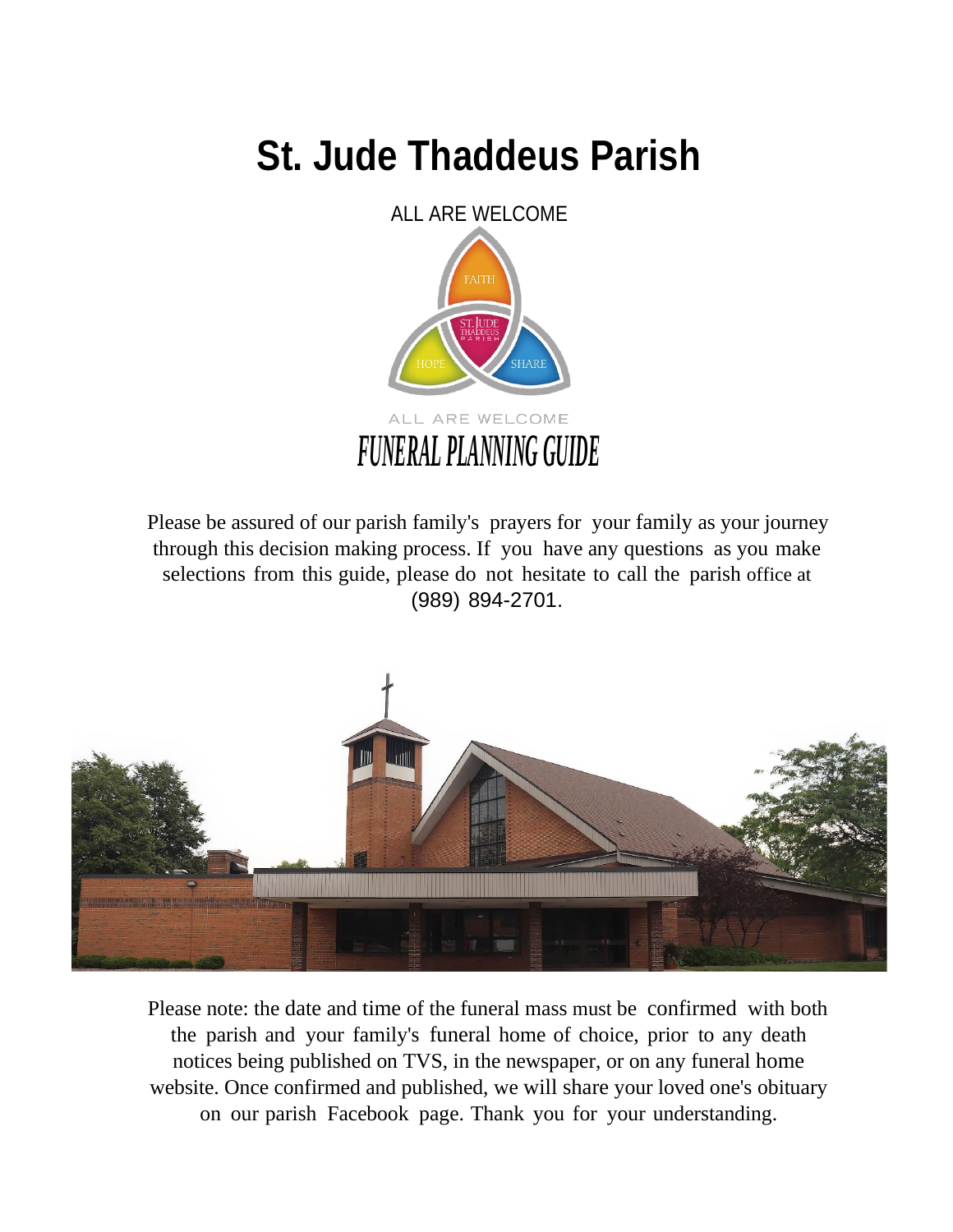Regarding eulogies: The proper place for eulogy is at the funeral home, the night prior to Mass during the vigil. Alternative places to share a meaningful eulogy would be at the graveside, or during a reception.

Due to changing time and volunteer availability, we regrettably are unable to offer a luncheon / meal following the funeral, or the facilities for such. We will be revisiting this in September of 2021.

Please note: The parish requests visiting be kept to no more than one hour prior to Mass, with an additional half-hour prior for private family time. If additional visiting time is requested or needed for your family, the appropriate venue for the visiting would be a local funeral home of your choice.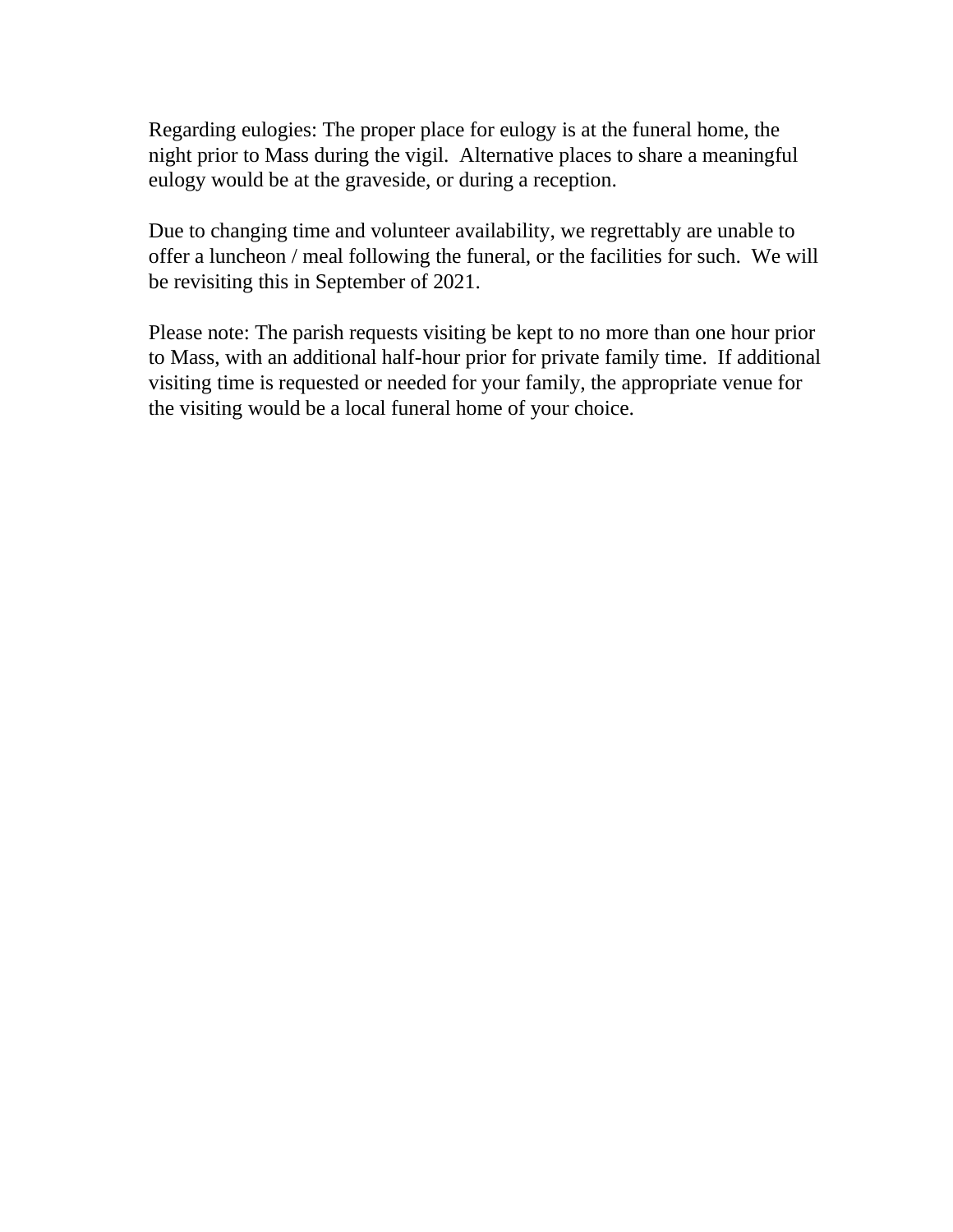

### *St. Jude Funeral Planning To-Do List*

I. Would you like the church to read the readings or a family member(s) / friend(s)?

If a family member/friend, who will read the: 1 st Reading \_\_\_\_\_\_\_\_\_\_\_\_\_\_\_\_\_\_

2 nd Reading \_\_\_\_\_\_\_\_\_\_\_\_\_\_\_\_\_\_

| Petitions                          |
|------------------------------------|
| Note: Readers should be to church  |
| at least a half-hour prior to Mass |

| $\mathbf{I}$<br><b>First Reading Selection: OT</b> |  |
|----------------------------------------------------|--|
|----------------------------------------------------|--|

III. Second Reading Selection: NT

IV. Gospel Selection (read by Father): \_\_\_\_\_\_\_\_\_\_\_\_\_\_\_

- V. Petition Selections: \_\_\_\_\_\_\_\_\_\_, \_\_\_\_\_\_\_\_\_\_, \_\_\_\_\_\_\_\_\_\_, \_\_\_\_\_\_\_\_\_\_, \_\_\_\_\_\_\_\_\_
- VI. Gathering Hymn Selection \_\_\_\_\_\_\_\_\_\_\_\_\_\_\_\_\_\_\_\_\_\_\_\_\_\_\_\_\_\_\_\_\_\_\_\_\_\_\_\_\_\_\_\_\_\_\_
- VII. Psalm Hymn Selection
- VIII. Communion Hymn Selection: \_\_\_\_\_\_\_\_\_\_\_\_\_\_\_\_\_\_\_\_\_\_\_\_\_\_\_\_\_\_\_\_\_\_\_\_\_\_\_\_\_\_\_\_

\_\_\_\_\_\_\_\_\_\_\_\_\_\_\_

IX. Dismissal Hymn Selection: \_\_\_\_\_\_\_\_\_\_\_\_\_\_\_\_\_\_\_\_\_\_\_\_\_\_\_\_\_\_\_\_\_\_\_\_\_\_\_\_\_\_\_\_\_\_

Unless otherwise desired by your family, the parish will provide Eucharistic Ministers. If your family wishes to have family/friends serve as Eucharistic Ministers, please let us know. The must be a commissioned Eucharistic Minister with the Diocese of Saginaw. St. Jude will provide a piano player for Mass, no outside piano players are permitted.

|                              | Please circle: CASKET or URN                                                                                                                                                                                                   |
|------------------------------|--------------------------------------------------------------------------------------------------------------------------------------------------------------------------------------------------------------------------------|
| Date of Birth, Date of Death |                                                                                                                                                                                                                                |
|                              | Address and the contract of the contract of the contract of the contract of the contract of the contract of the contract of the contract of the contract of the contract of the contract of the contract of the contract of th |
| City, State, $\text{Zip}\_$  | Phone #                                                                                                                                                                                                                        |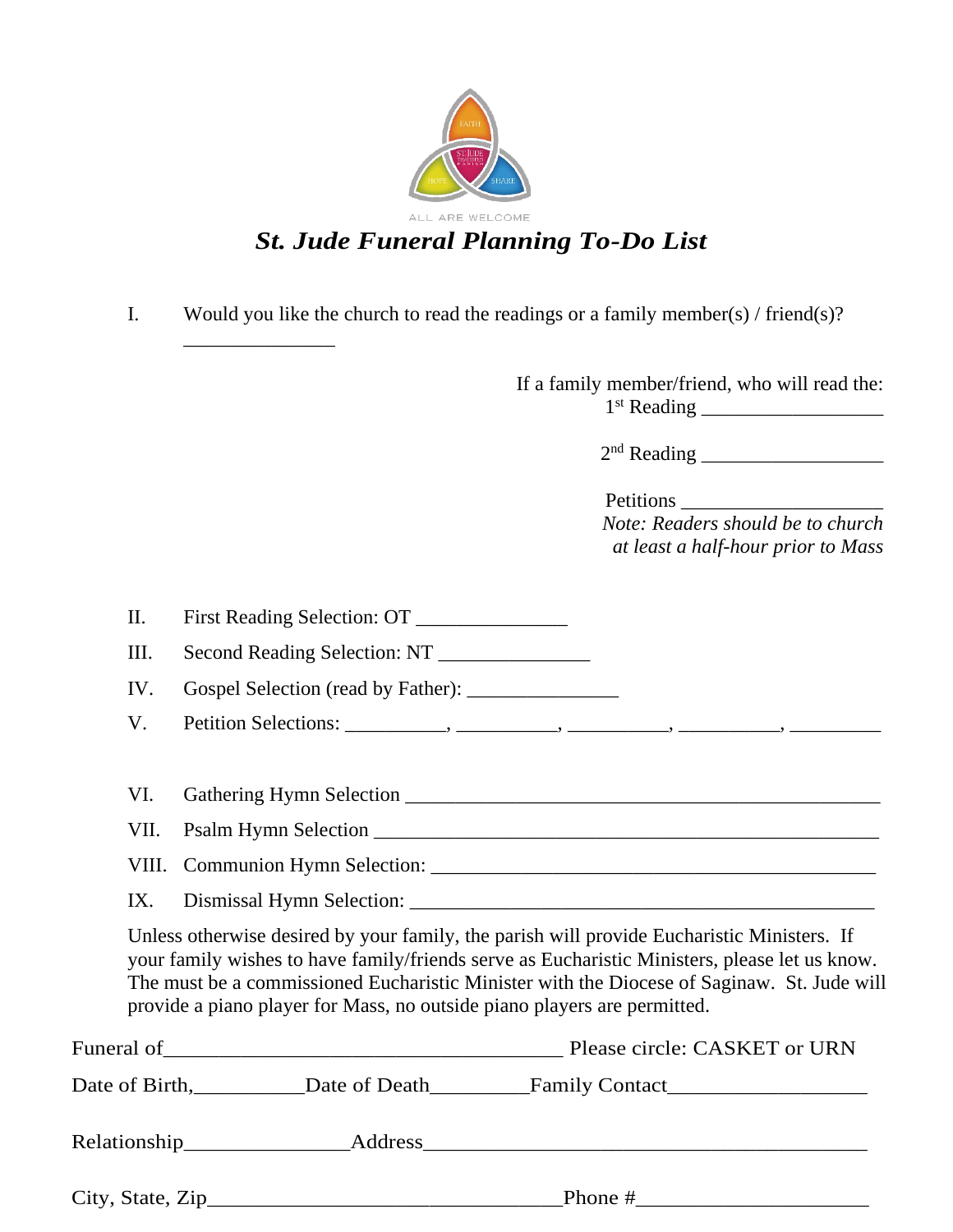| Day/Date/Time /Location of Vigil                                                              |
|-----------------------------------------------------------------------------------------------|
| Day/Date/Time of Mass at St. Jude                                                             |
| Is a reception top be announced at the conclusion of Mass? YES NO                             |
| If yes, reception location:                                                                   |
| Day/Date/Time of Burial                                                                       |
| Additional remembrances of your loved one, in addition to information listed in the obituary: |

| <b>Family Contact</b> | Relationship |
|-----------------------|--------------|
| Address               |              |
| City, State, Zipcode  |              |
| Phone Number(s)       |              |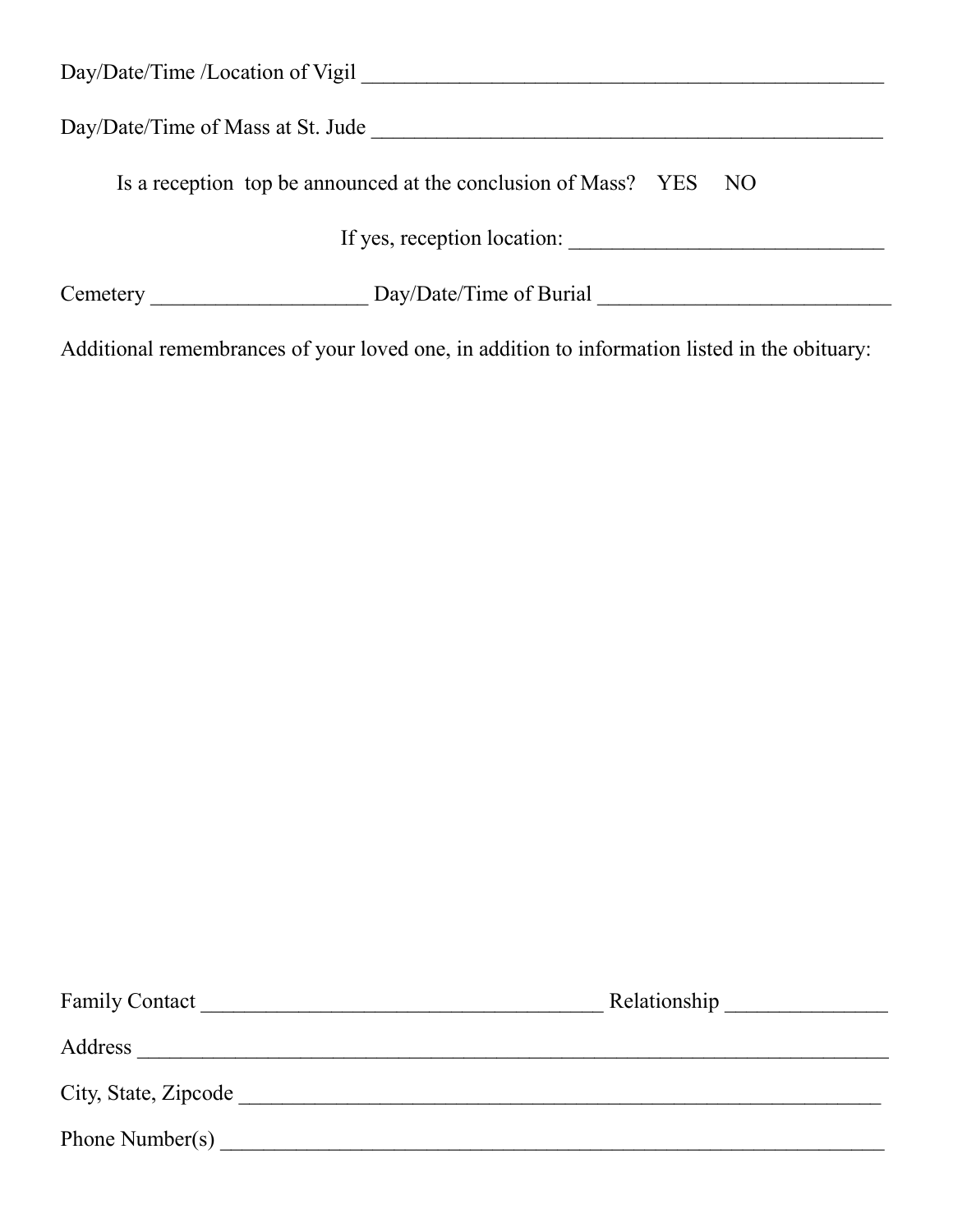### Hymns **GATHERING HYMNS**

Amazing Grace Be Not Afraid Here I Am, Lord Joyful, Joyful Let There Be Peace on Earth We Remember We Walk By Faith

### **PSALMS**

- Ps. 16 Center of My Life
- Ps. 16 You Are All We Have
- Ps. 23 Shepherd Me, Oh God
- Ps. 23 Because the Lord is My Shepherd
- Ps. 24 I Have Loved You
- Ps. 91 On Eagle's Wings
- Ps. 97 Sing A New Song
- Ps. 118 Sing to the Mountains
- Ps. 139 You Are Near

### **COMMUNION HYMNS**

I Am the Bread of Life One Bread, One Body Taste and See We Remember

### **DISMISSAL HYMNS**

We Walk By Faith Jerusalem, My Destiny Let There Be Peace on Earth Here I Am, Lord Sing A New Song Sing to the Mountains Though the Mountains May Fall Prayer of St. Francis (Make Me a Channel of Your Peace) Amazing Grace How Great Thou Art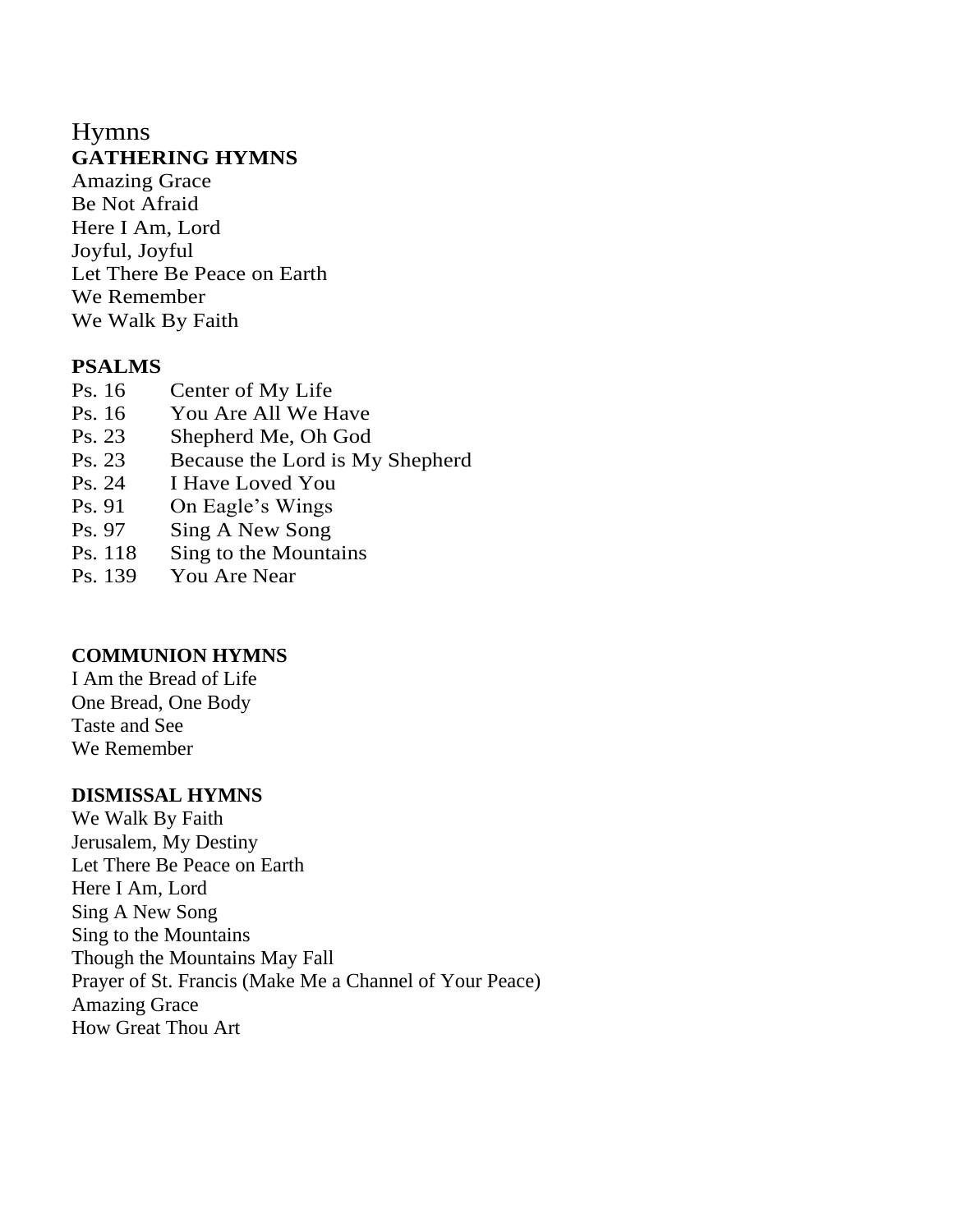The First Reading

# *Please select one reading from the following selections*

*Appropriate selections for the first reading are noted with "OT" at the top right corner of the reading*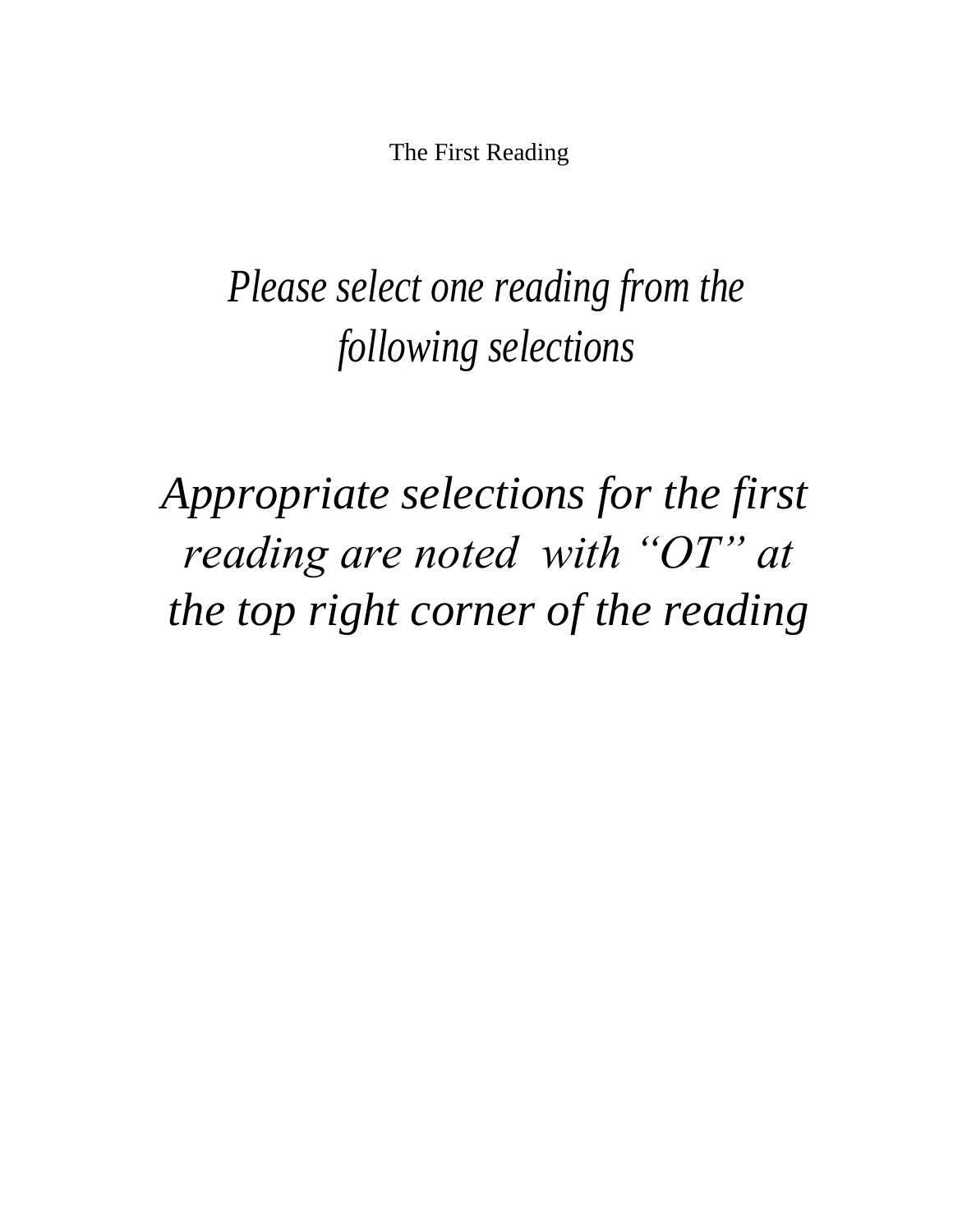A reading from the Book of Proverbs:

My child, forget not my teaching, keep in mind my commands; For many days, and years of life, and peace, will they bring you.

let not kindness and fidelity leave you; bind them around your neck; Then will you win favor and good esteem before God and people.

Trust in the lord with all your heart, on your own intelligence rely not; In all your ways be mindful of God and he will make straight your paths.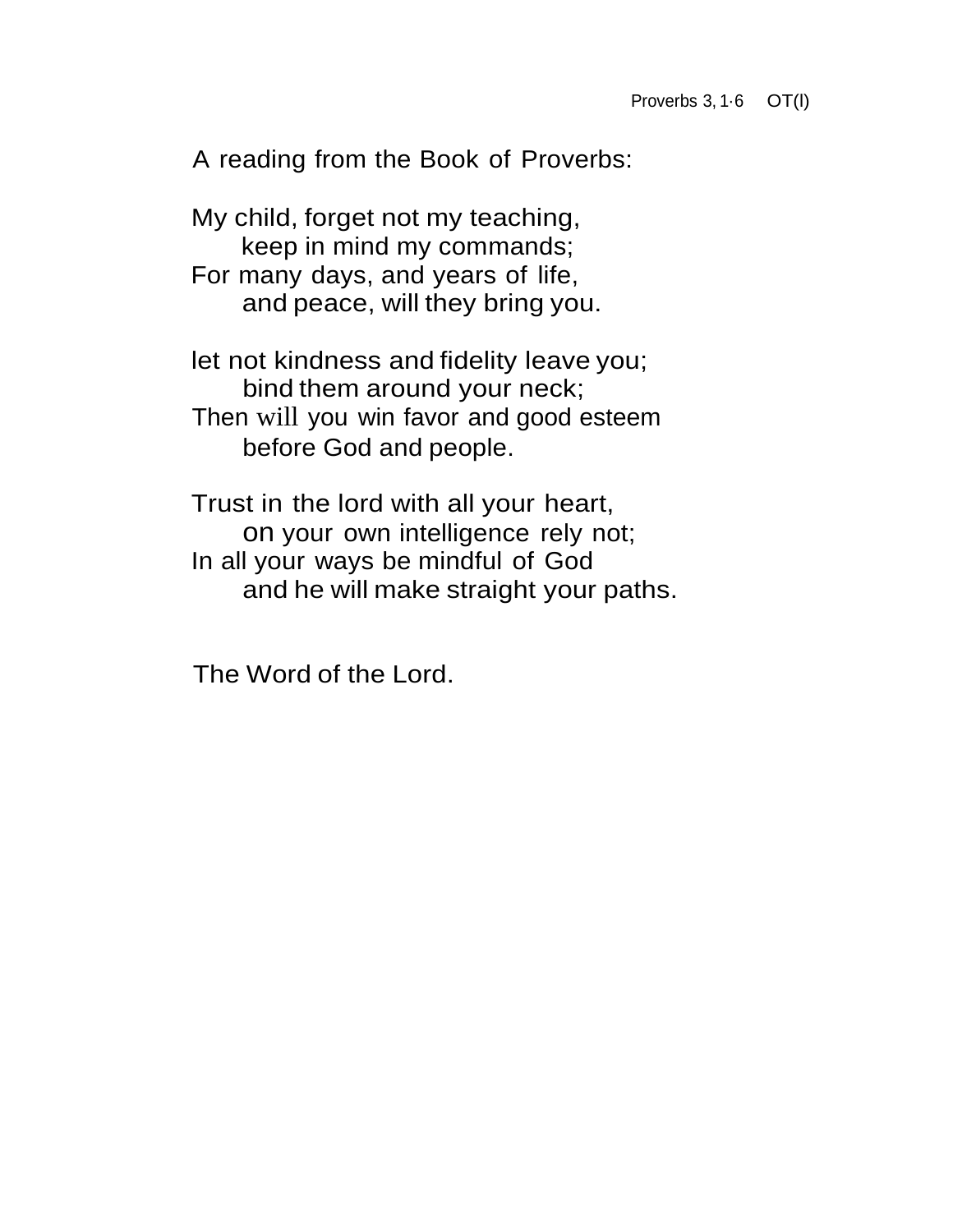A reading from the Book of Proverbs:

When one finds a worthy wife, her value is far beyond pearls. Her husband, entrusting his heart to her, has an unfailing prize. She brings him good, and not evil, all the days of her life. She obtains wool and flax and makes. cloth with skillful hands. She picks out a field to purchase; out of her earnings she plants a vineyard. She is girt about with strength,and sturdy are her arms. She enjoys the success of her dealings; at night herlamp is undimmed. She reaches out her hands to the poor, and extends her arms to the needy. Her husband is prominent at the city gates as he sits with the elders of the land. She is clothed with strength and dignity, and she laughs at the days to come. She opens her mouth in wisdom, and on her tongue is kindly counsel. She watches the conduct of her household, and eats not her food in idleness. Her children rise up and praise her; her husband, too, extols her: "Many are the women of proven worth, but you have excelled them all." Charm is deceptive, and beauty fleeting; the woman who fears the Lord is to be praised. Give her a reward of her labors, and let her works praise her at the city gates.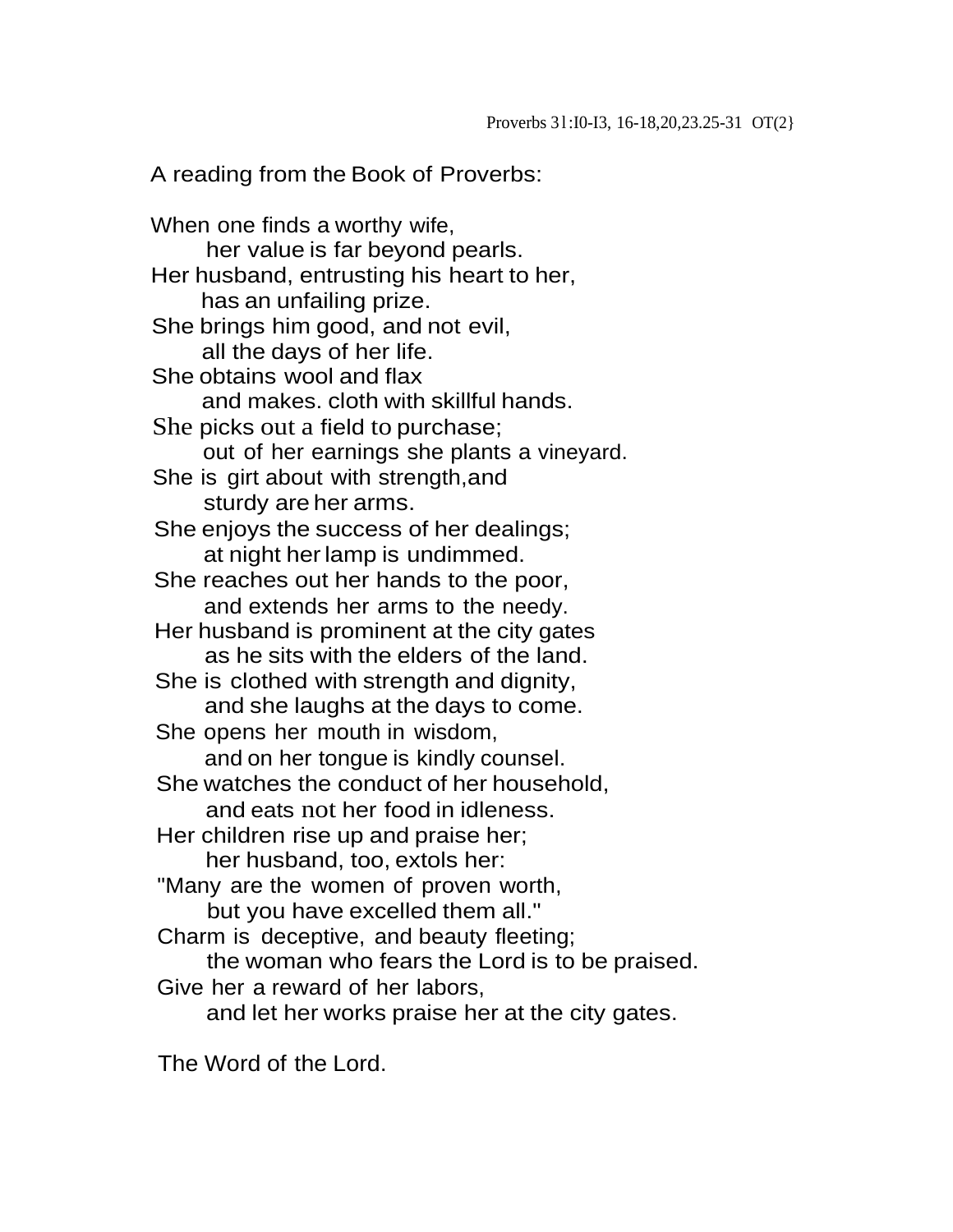A reading from the Book of Ecclesiastes:

There is an appointed time for everything, and a time for every affair under the heavens. A time to be born, and a time to die; a time to plant, and a time to uproot the plant. A time to weep, and a time to laugh; a time to mourn, and a time to dance. A time to scatter stones, and a time to gather them; a time to embrace, and a time to be far from embraces. A time to seek, and a time to lose; a time to keep, and a time to cast away. A time to rend, and a time to sew; a time to be silent, and a time to speak. A time to love and a time to hate, a time for war and a time for peace.

God has made everything appropriate to its time, and has put things that are timeless into our hearts, without our ever discovering, from beginning to end, the work which God has done.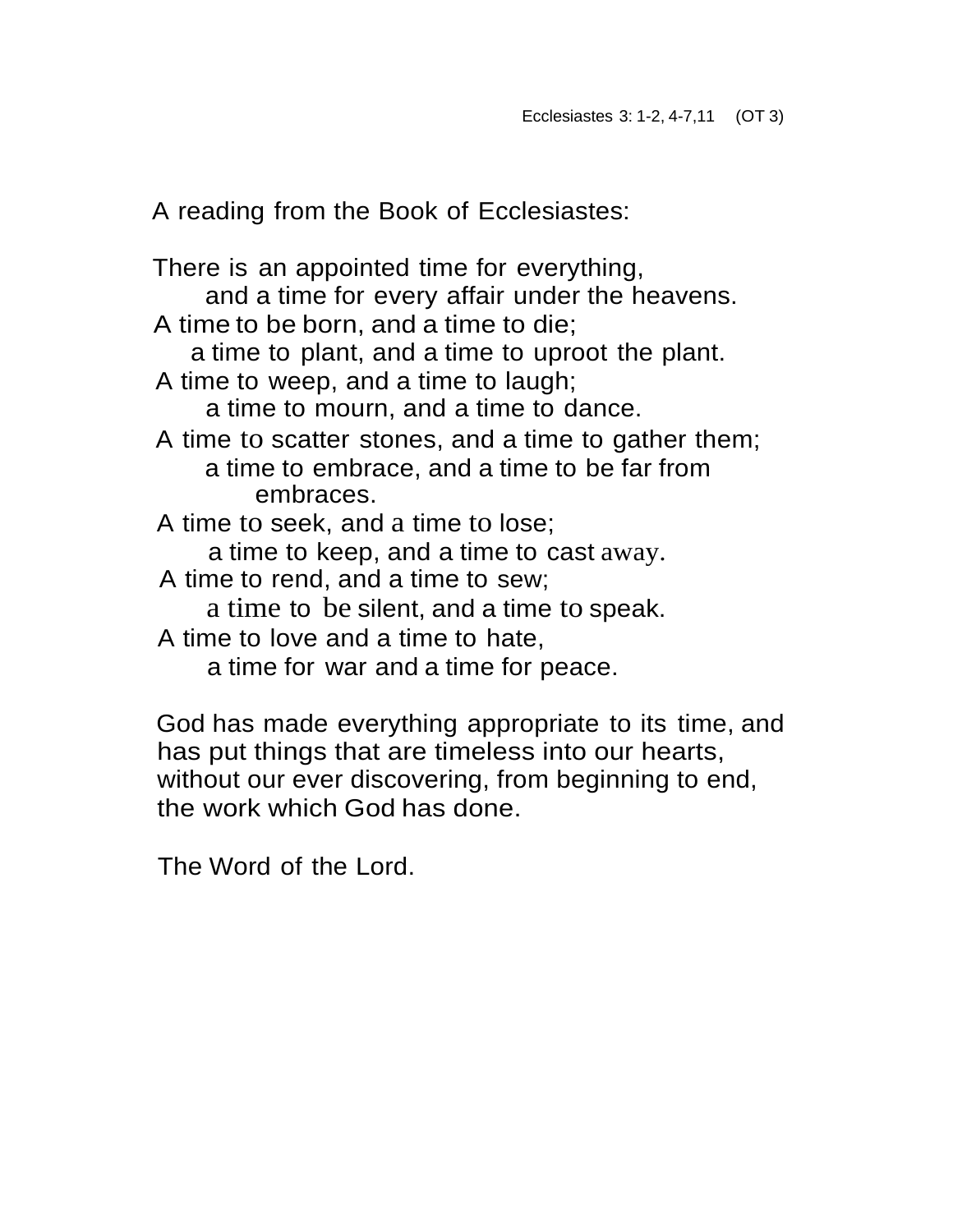A reading from the Book of Wisdom:

The souls of the just are in the hand of God, and no torment shall touch them.

They seemed, in the view of the foolish to be dead; and their passing away was thought an affliction and their going forth from us, utter destruction. But they are in peace.

For if before people, indeed, they be punished, yet is their hope full of immortality; Chastised a little, they shall be greatly blessed, because God tried them and found them worthy. As gold in the furnace, God proved them, and as sacrificial offerings God took them. Those who trust in God shall understand truth, and the faithful shall abide with God in love: Because grace and mercy are with the holy ones, and the Lord's care is with the elect.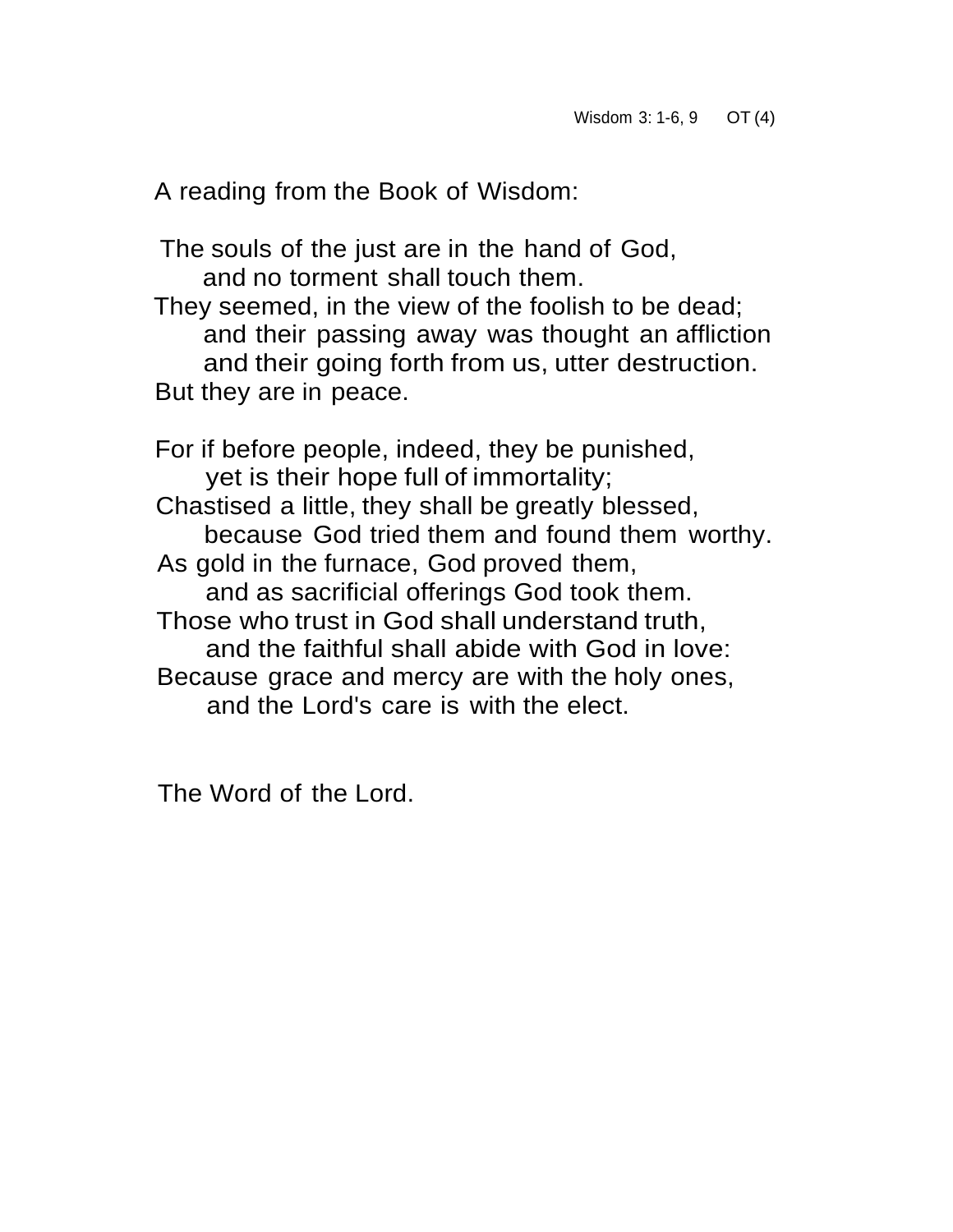A reading from the Book of Wisdom:

- The just person, though dying early, shall be et rest.
- For the age that is honorable comes not with the passing of time,

nor can it be measured in terms of years.

Rather, understanding is the ancient crown for us and an unsullied life, the attainment of old age. The one who pleased God was loved.

Having become perfect in a short while, one reached the fullness of a long career;

- For this one was pleasing to the Lord, and therefore was delivered out of the midst of wickedness.
- But the people saw and did not understand, nor did they take this into account.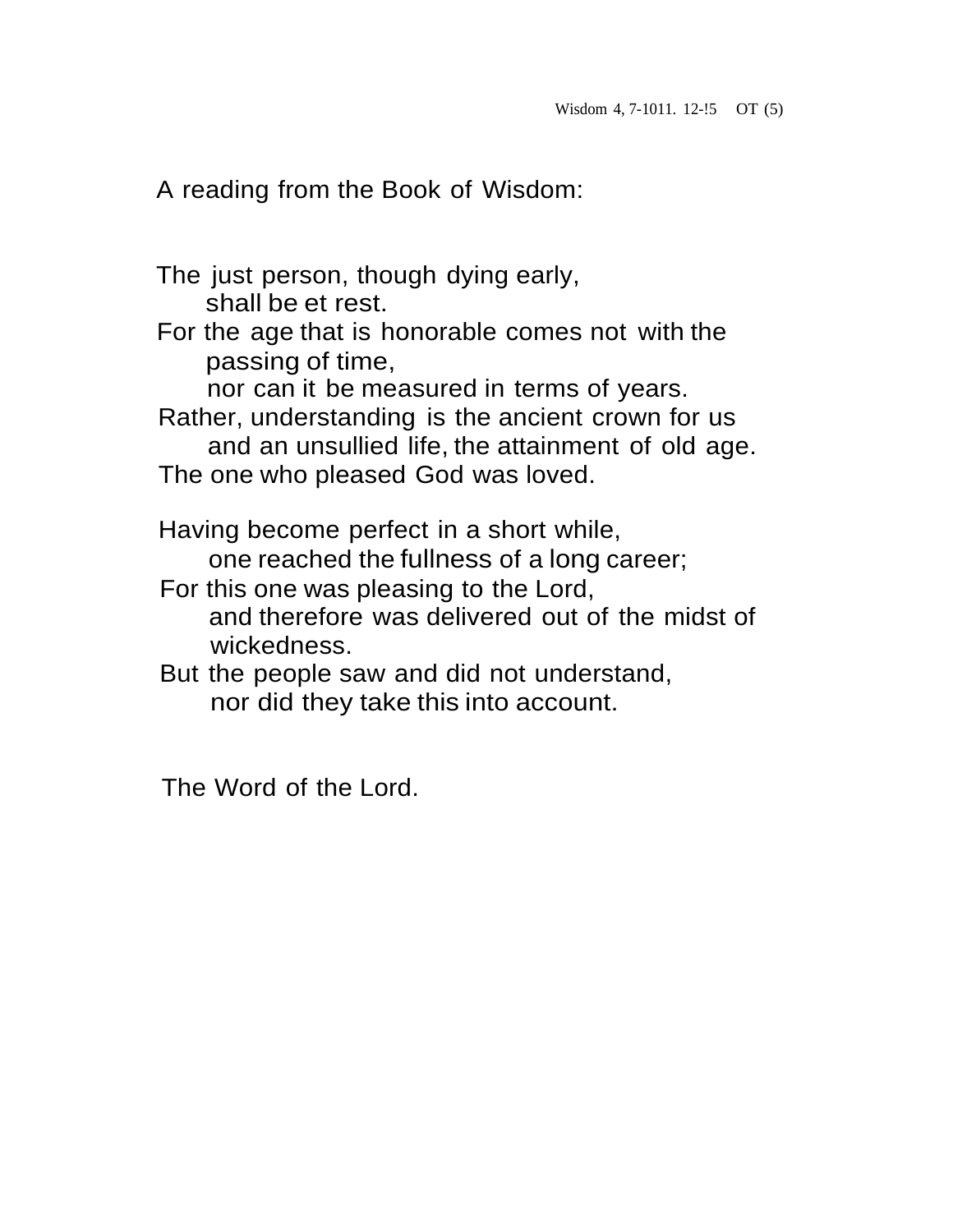A reading from the book of the Prophet Isaiah:

But now, thus says the Lord, who created you and formed you: Fear not, for I have redeemed you; I have called you by name: you are mine. When you pass through the water, I will be with you; in the rivers, you shall not drown. When you walk through fire, you shall not be burned; the flames shall not consume you.

For I am the Lord, your God, your savior. You are precious in my eyes and glorious, and I love you. Fear not, for I am with you.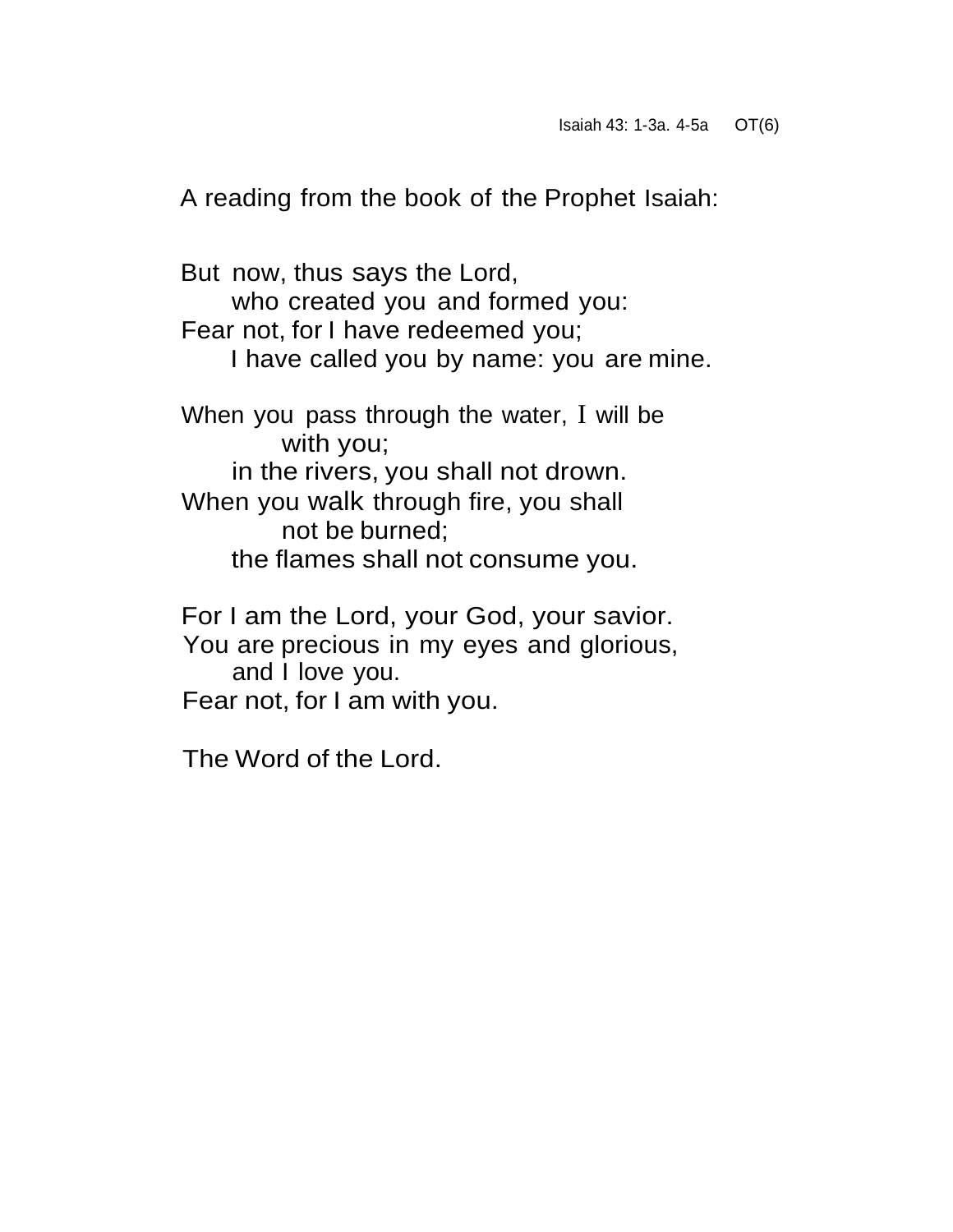*The Second Reading*

# *Please select one reading from the following selections*

*Appropriate selections for the second reading are noted with "NT" at the top right corner of the reading*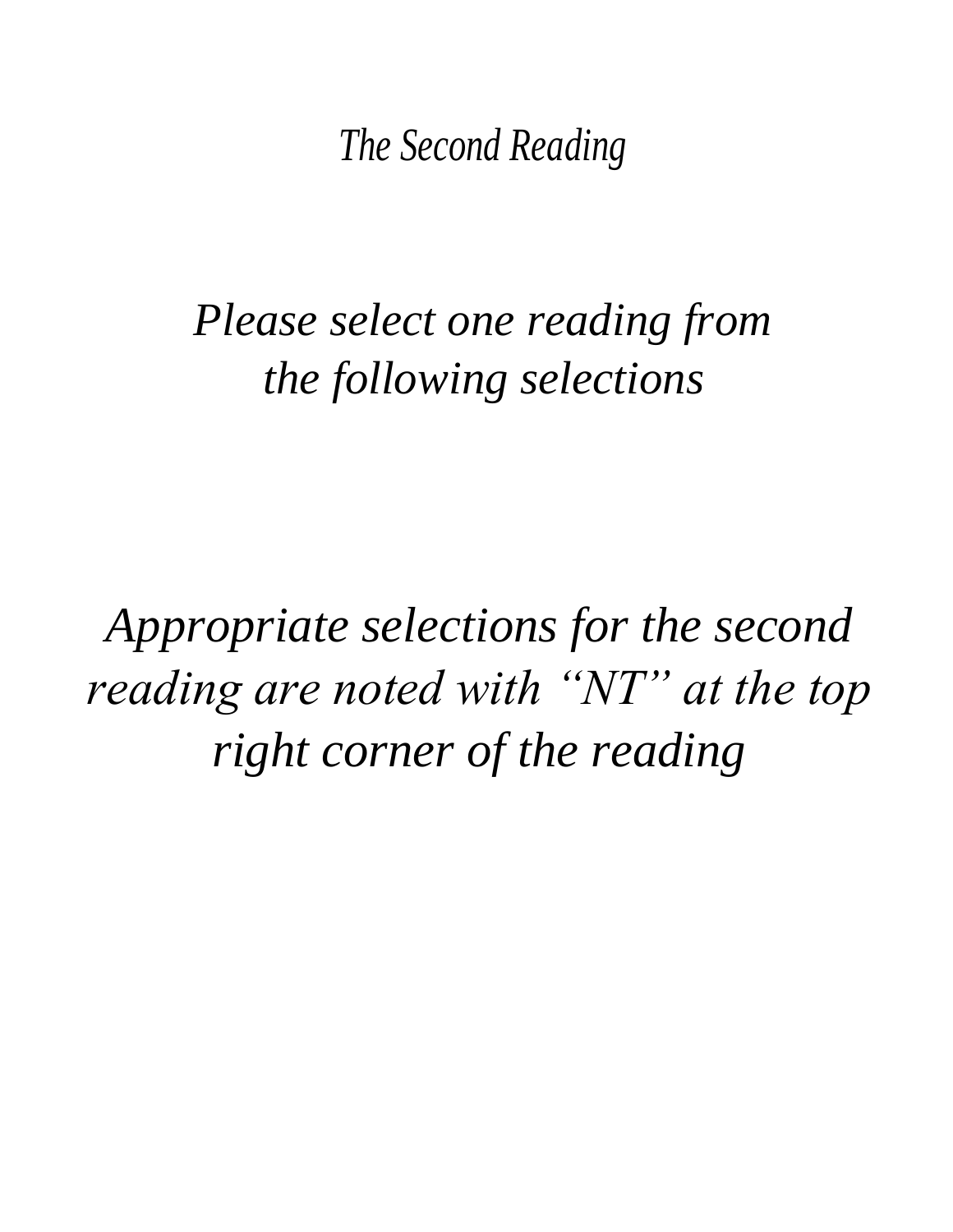A reading from the letter of Paul to the Romans:

Are you unaware that we who were baptized into Christ Jesus were baptized into his death?

We were indeed buried with him through baptism into death, so that just as Christ was raised from the dead by the glory of the Father, we too might live a new life.

If, then, we have died with Christ, we believe that we shall also live with him. We know that Christ, raised from the dead, dies no more; Death no longer has power over him.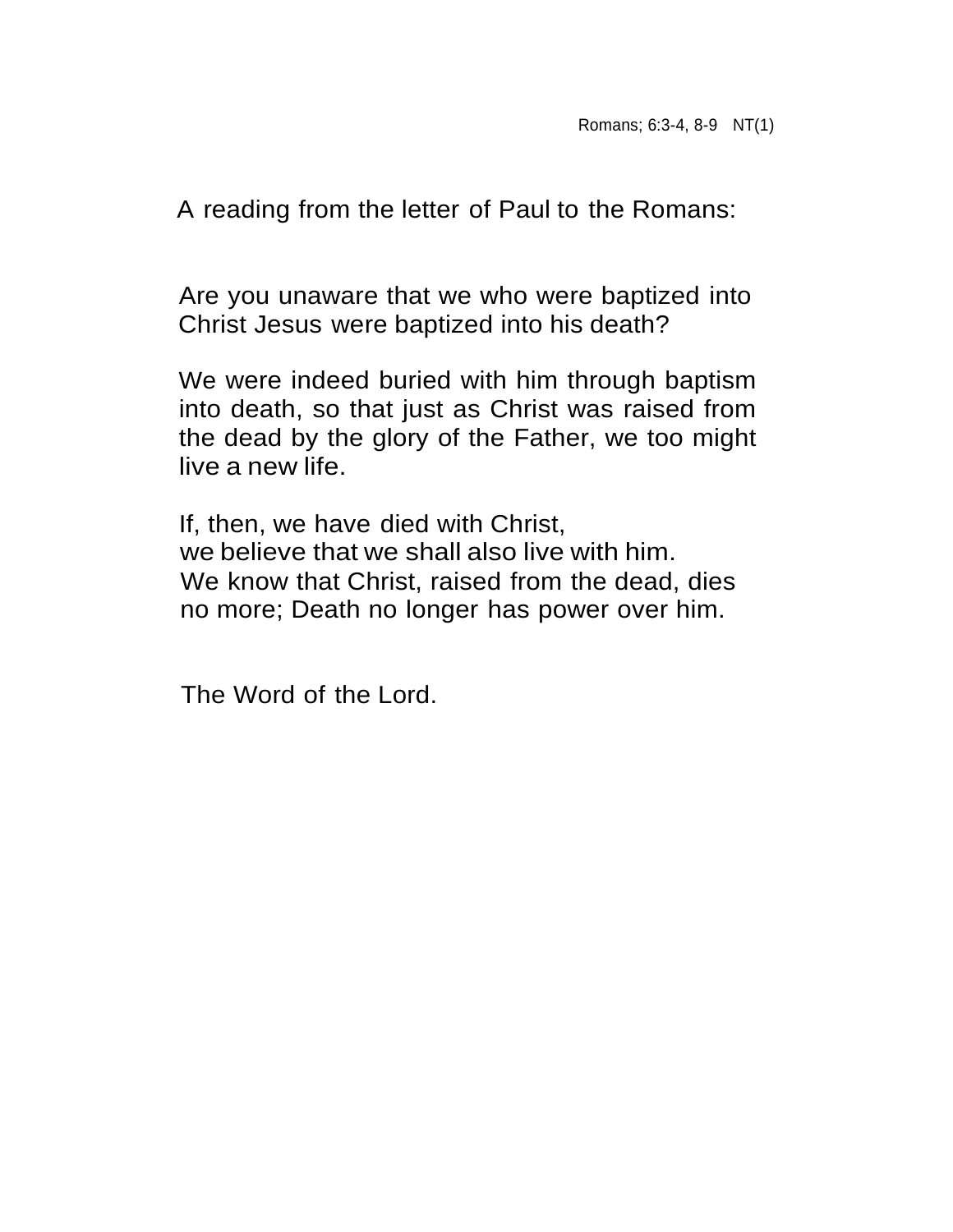A reading from the letter of Paul to the Romans:

If God is for us, who can be against us? Is it possible that God who did not spare Jesus but handed him over for the sake of us all will not grant us all things besides? Who shall bring a charge against God's chosen ones? God, who justifies? Who shall condemn them? Christ Jesus, who died or rather was raised up, who is at the right hand of God and who intercedes for us?

Who will separate us from the love of Christ? Trial, or distress, or persecution, or hunger, or nakedness, or danger, or the sword?

Yet in all this we are more than conquerors because of God who has loved us. For I am certain that neither death nor life, neither angels nor principalities, neither the present nor the future, nor powers, neither height nor depth nor any other creature, will be able to separate us from the love of God that comes to us in Christ Jesus, our Lord.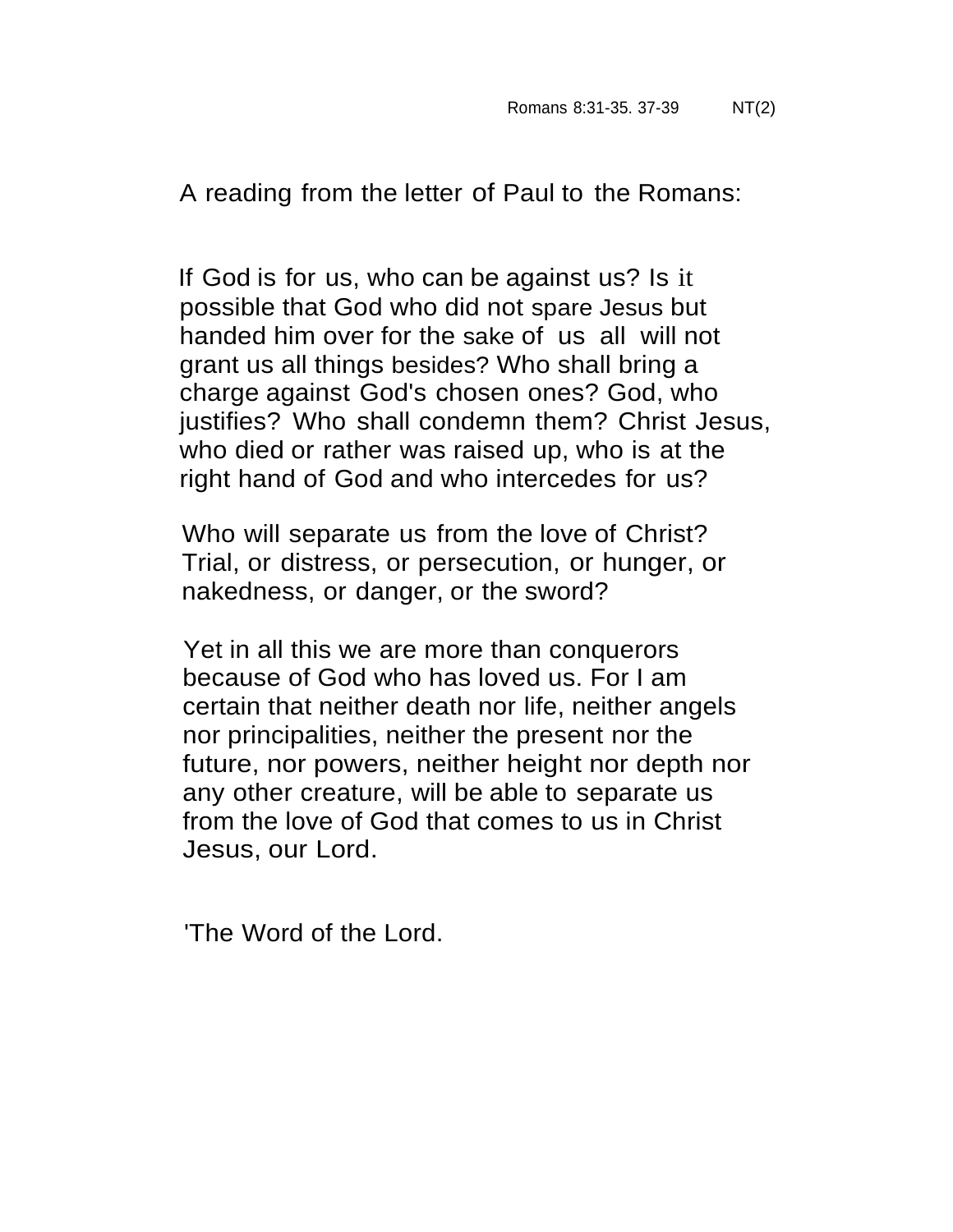A reading from the letter of Paul to the Romans:

None of us live as our own master, and none of us die as our own master. While we live, we live for Christ, and when we die, we die as Christ's servants. So then, whether we live or whether we die, we belong to Christ the Lord. That is why Christ died and came to life again, to be the Lord of both the dead and the living.

We shall all appear before the judgment seat of God; for it is written, "As I live, says the Lord, every knee shall bend before me, and every tongue shall give praise to God."

So each of us shall give an account of ourselves before God.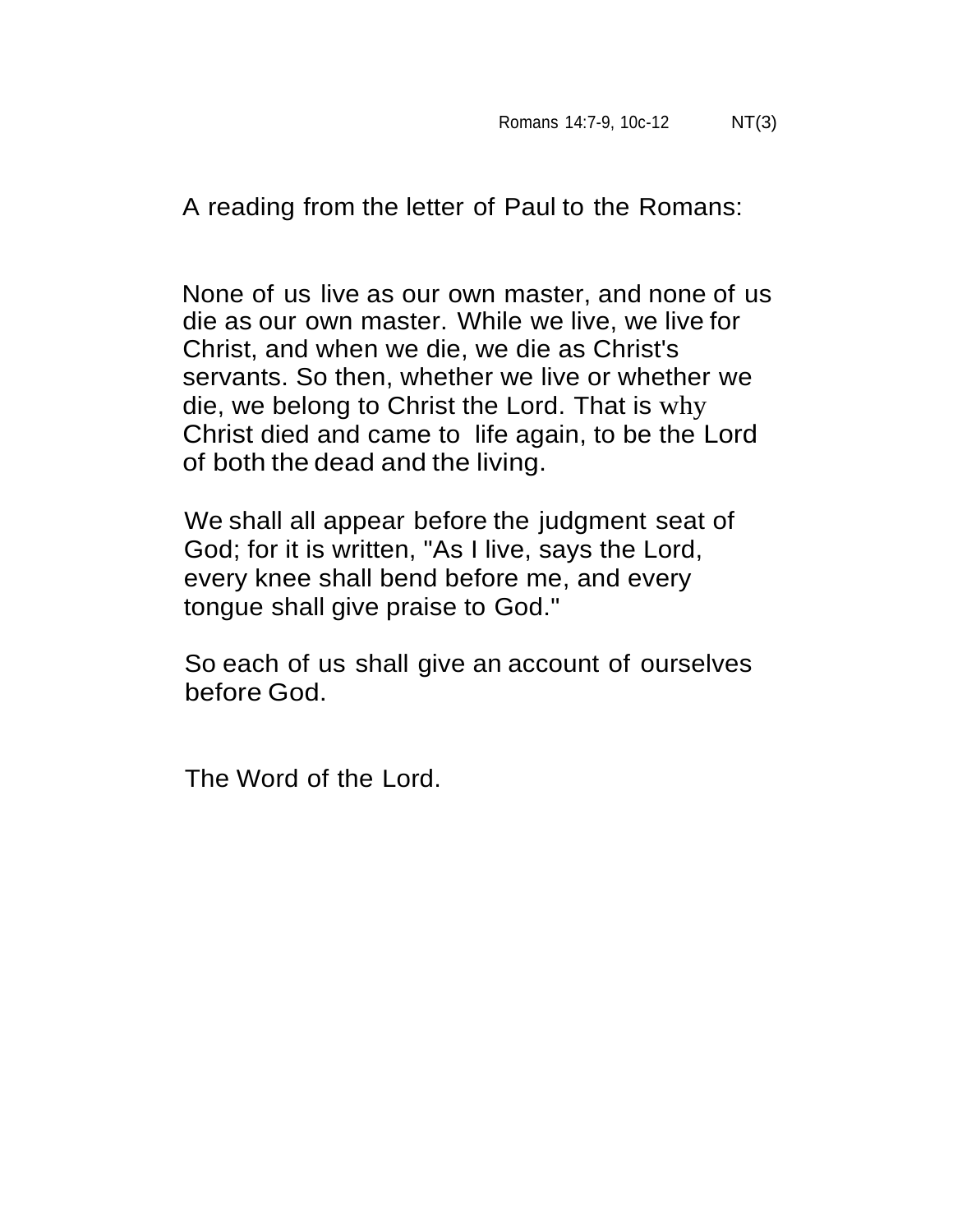A reading from the first letter of Paul to the Corinthians:

If I speak in the tongues of human beings and of angels, but have not love, I am a noisy gong or a clanging cymbal. And if I have prophetic powers and understand all mysteries and all knowledge, and if I have all faith, so as to move mountains, but have not love, I am nothing. If I give away all I have, and if I deliver my body to be burned, but have not love, I gain nothing.

Love is patient and kind; love is not jealous or boastful; it is not arrogant or rude. love does not insist on its own way; it is not irritable or resentful; it does not rejoice at wrong, but rejoices in the right love bears au things, believes all things, hopes all things, endures all things.

Love never ends; as for prophecies, they wilt pass away; as for tongues, they will cease; as for knowledge, it will pass away.

So faith, hope, love abide, these three; but the greatest of these. is love.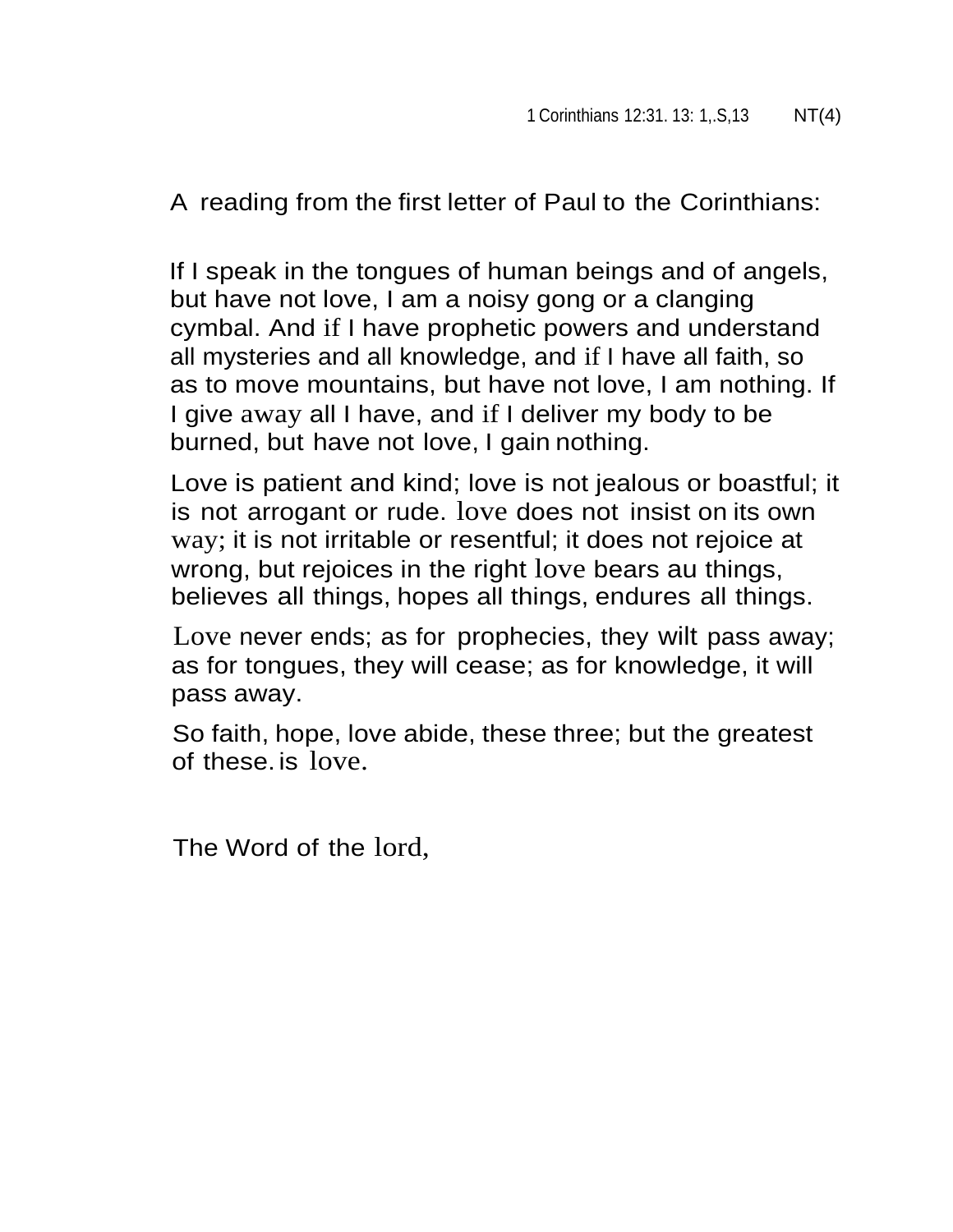A reading from second letter of Paul to the Corinthians:

We know that when the earthly tent in which we dwell is destroyed we have a dwelling provided for us by God, a dwelling in the heavens, not made by hands but to last forever.

Therefore we continue to be confident. We know that while we dwell in the body we are away from the Lord. We walk by faith, not by sight. I repeat we are full of confidence and would much rather be away from the body and at home with the Lord. This being so, we make it our aim to please God whether we are with God or away from God.

For we must all appear before the judgment seat of Christ, so that all may receive recompense, good or bad, according to our life in the body.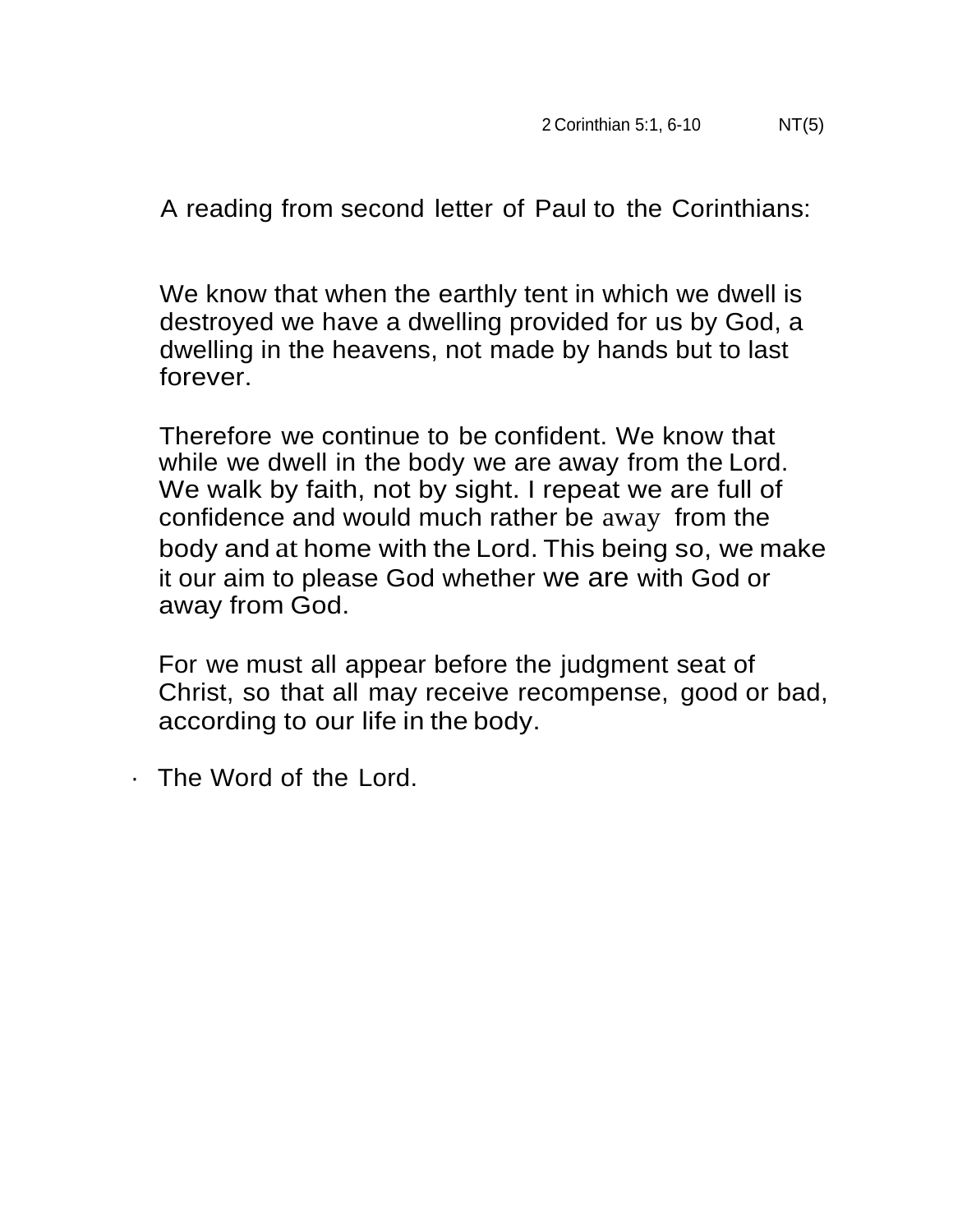A reading from the letter of Paul to the Colossians:

Put on then, as God's chosen ones, holy and beloved, heartfelt compassion, kindness, humility, gentleness, and patience, bearing with one another and forgiving one another; as the Lord has forgiven you, so must you also do.

And over all these put on love, that is, the bond of perfection. And let the peace of Christ control your hearts, the peace into which you were also called in one body.

And be thankful. Let the word of Christ dwell in you richly, as in all wisdom you teach and admonish one another, singing psalms, hymns, and spiritual songs with gratitude in your hearts to God,

And whatever you do, in word or in deed, do .. everything in the name of tile Lord Jesus, giving thanks to God the Father through him.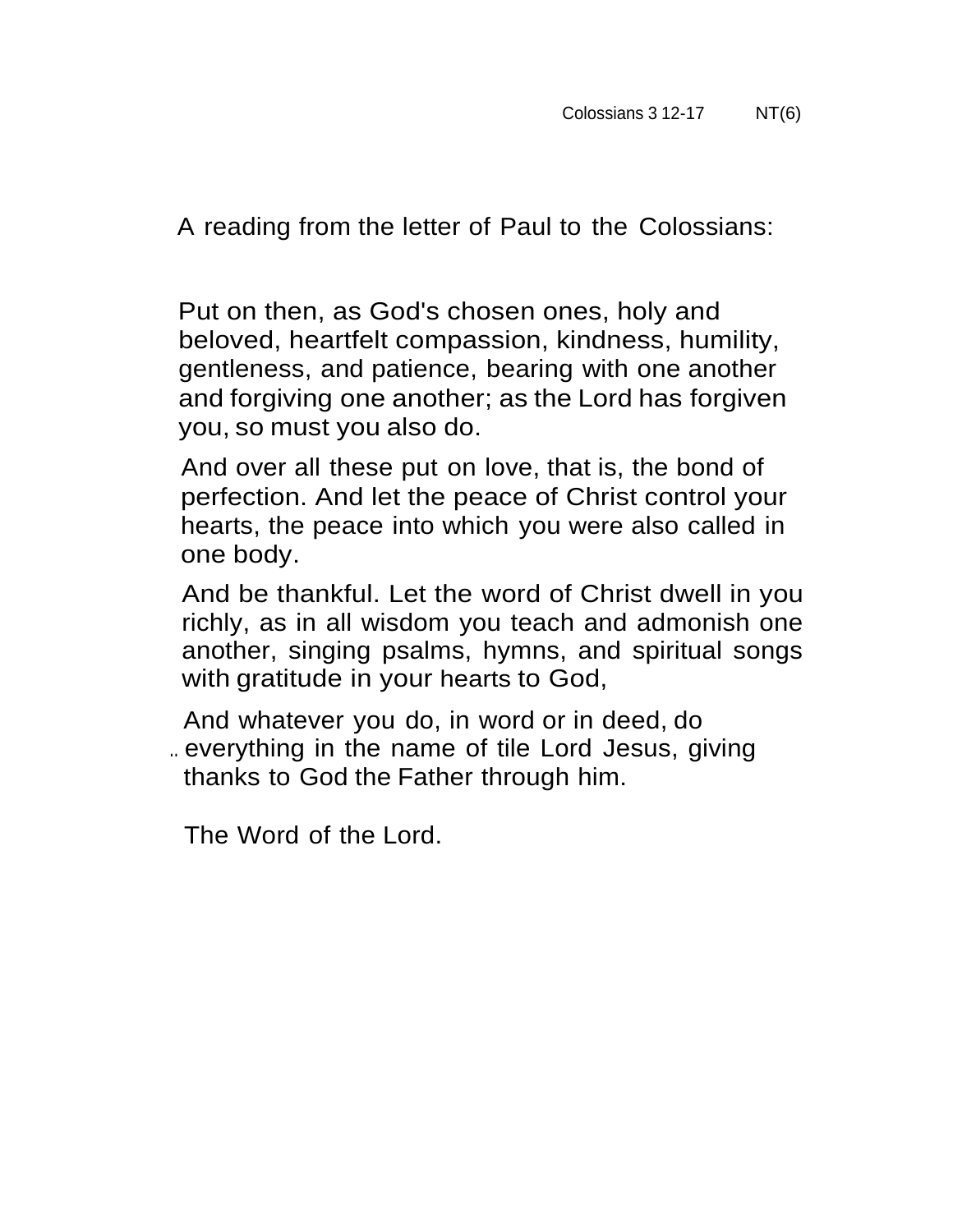A reading from the first letter of Paul to the Thessalonians:

We would have you be clear about those who sleep in death, otherwise you might yield to grief, like those who have no hope.

For if we believe that Jesus died and rose, God will bring forth with Jesus from the dead those also who have fallen asleep believing in him.

We say to you, as if the Lord himself had said it, that we who live, who survive until his coming, will in no way have an advantage over those who have fallen asleep. No, the Lord himself will come down from heaven at the word of command, at the sound of the archangel's voice and God's trumpet; and those who have died *in* Christ will rise first. Then we, the living, the survivors, will be caught up with them in the clouds to meet the Lord in the air. Thus, we shall always be with the Lord.

Therefore console one another with this message.

' '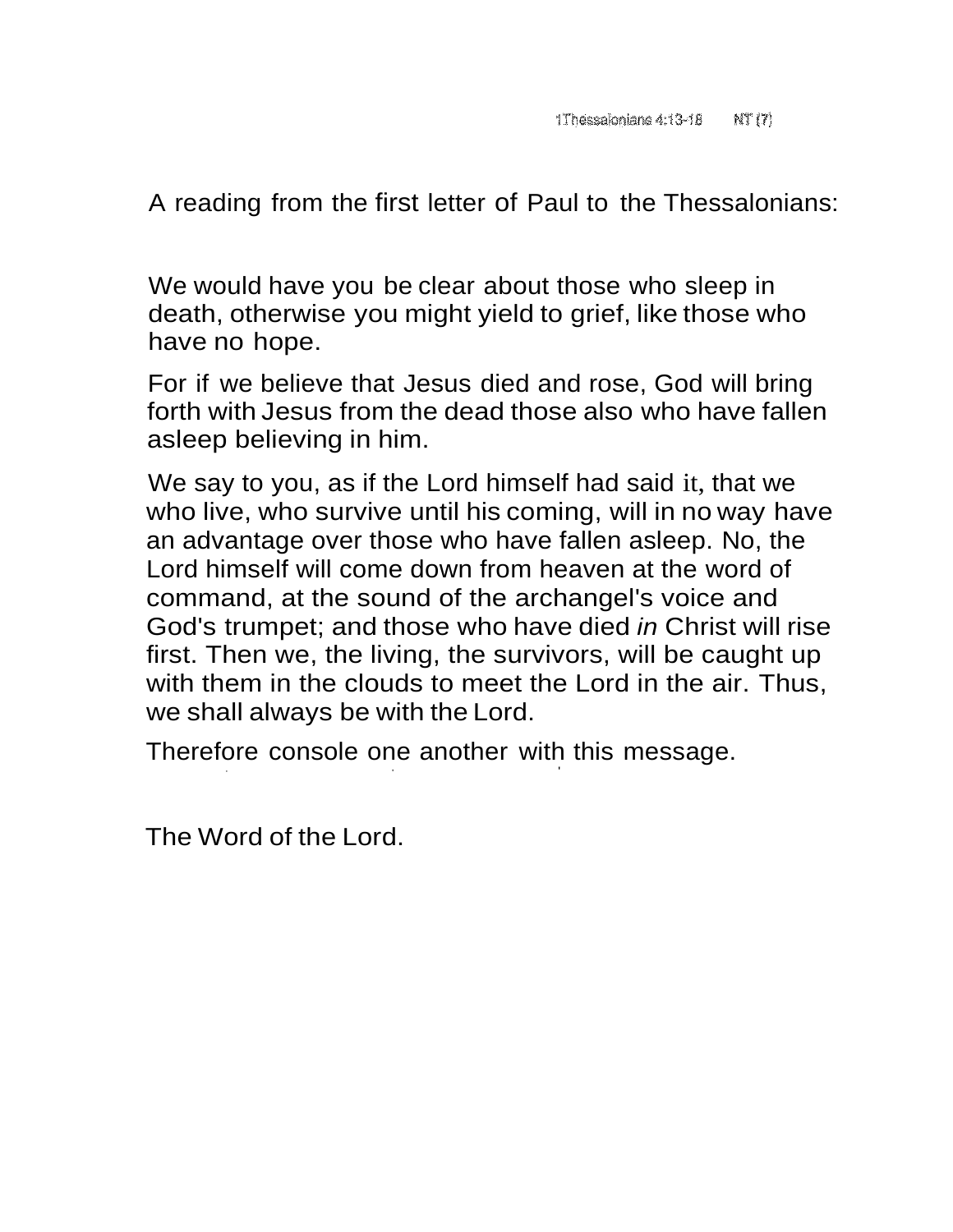A reading from the Second Letter of Paul to Timothy:

For I am already being poured out like a libation, and the time of my departure is at hand. I have competed well; I have finished the race; I have kept the faith.

From now on the crown of righteousness awaits me, which the Lord, the just judge, will award to me on that day, and not only to me, but to all who have longed for His appearance.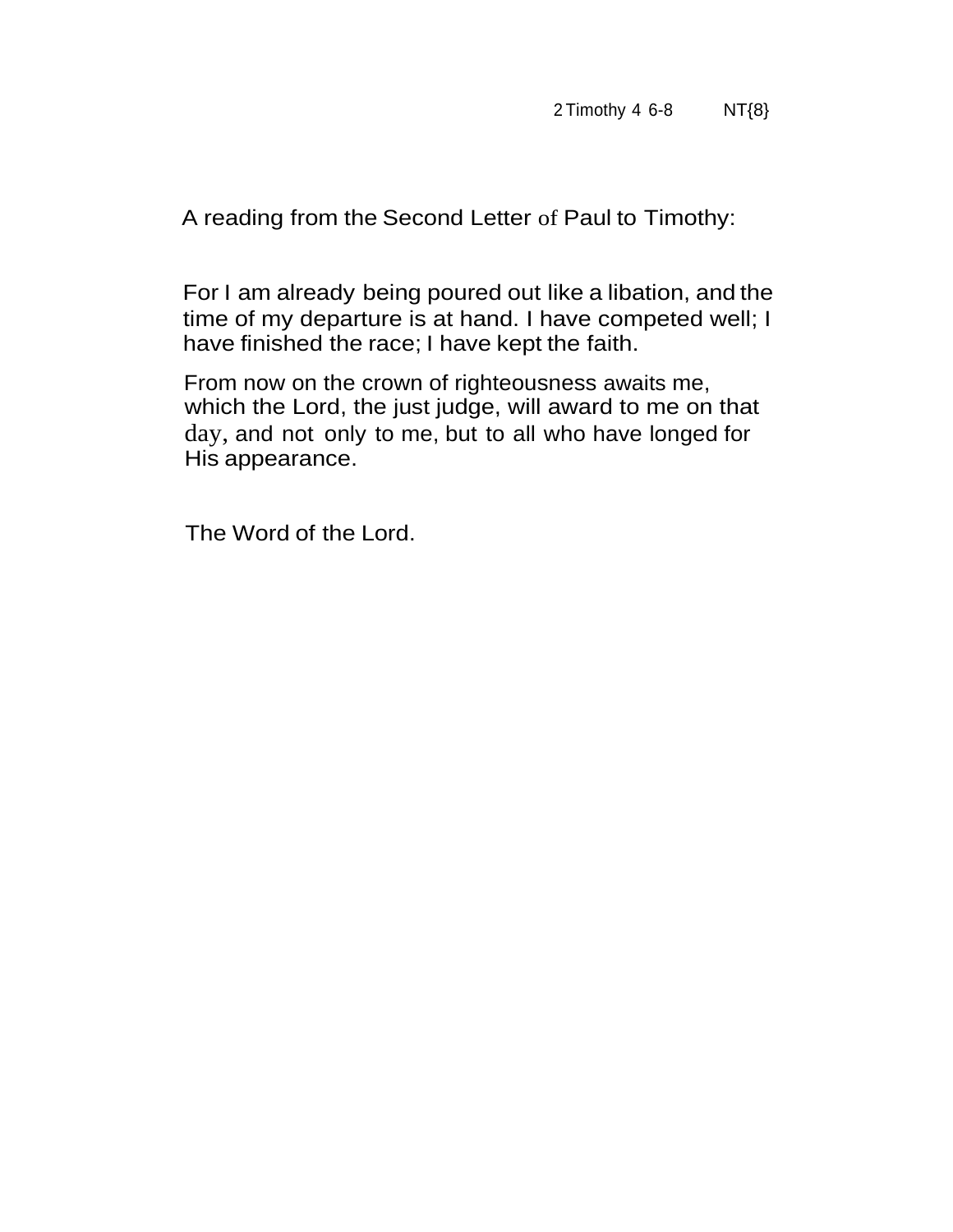A reading from first letter of John:

See what love the Father has bestowed on us in letting us be called children of God! Yet that is what we are. The reason the world does not recognize us is that it never recognized the Son.

Dearly beloved, we are God's children now; what we shall later be has not yet come to light. We know that when it comes to light we shall be like God, for we shall see God, as God is.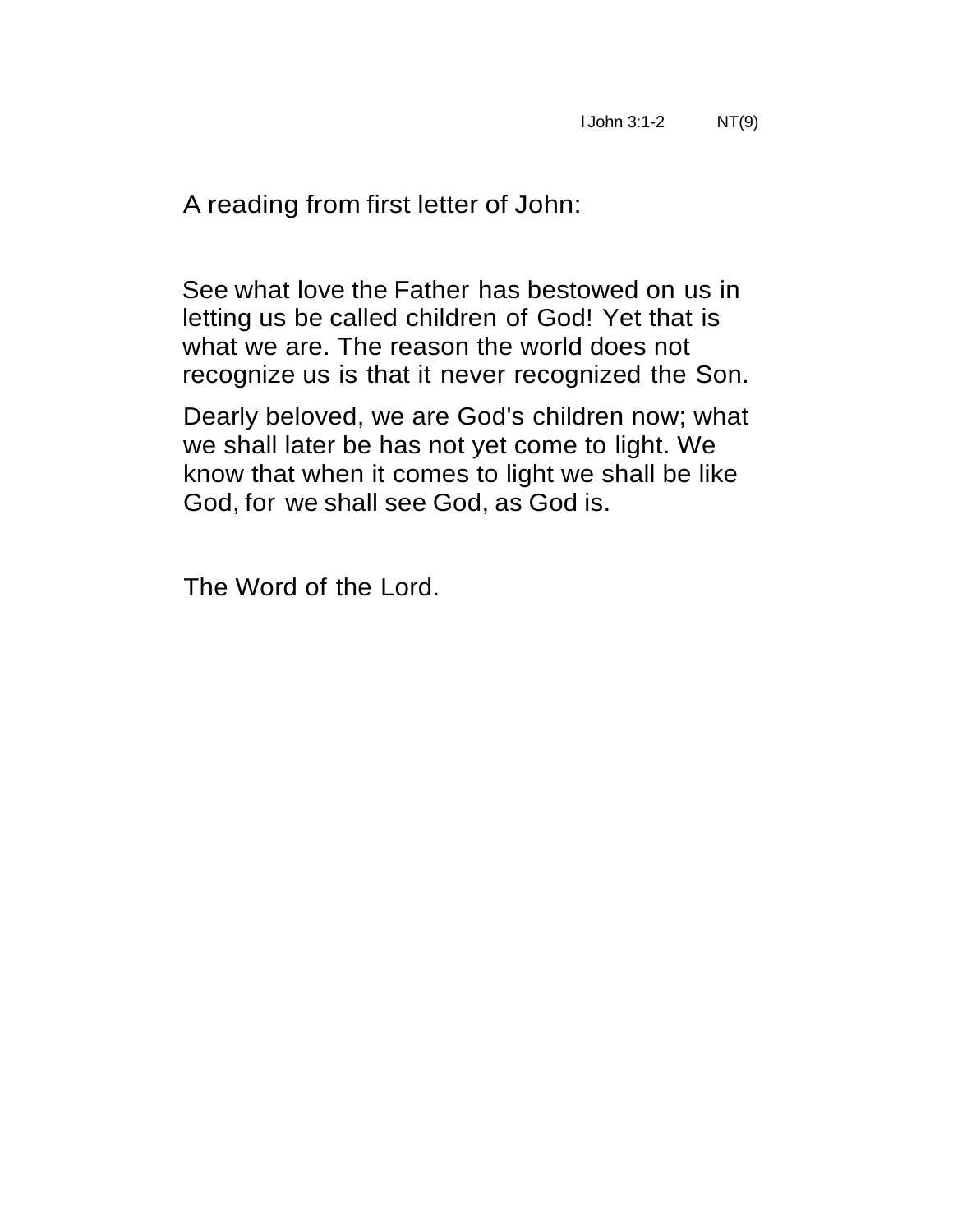A reading from the first letter of John:

Beloved, let us love one another because love is of God; everyone who loves is begotten of God and has knowledge of God.

The person without love has known nothing of God, for God is love. God's love was revealed in our midst in this way: God sent His only Son to the world that we might have life through Christ.

Love, then, consists in this: not that we have loved God, but that God has loved us and has sent His Son as an offering for our sins.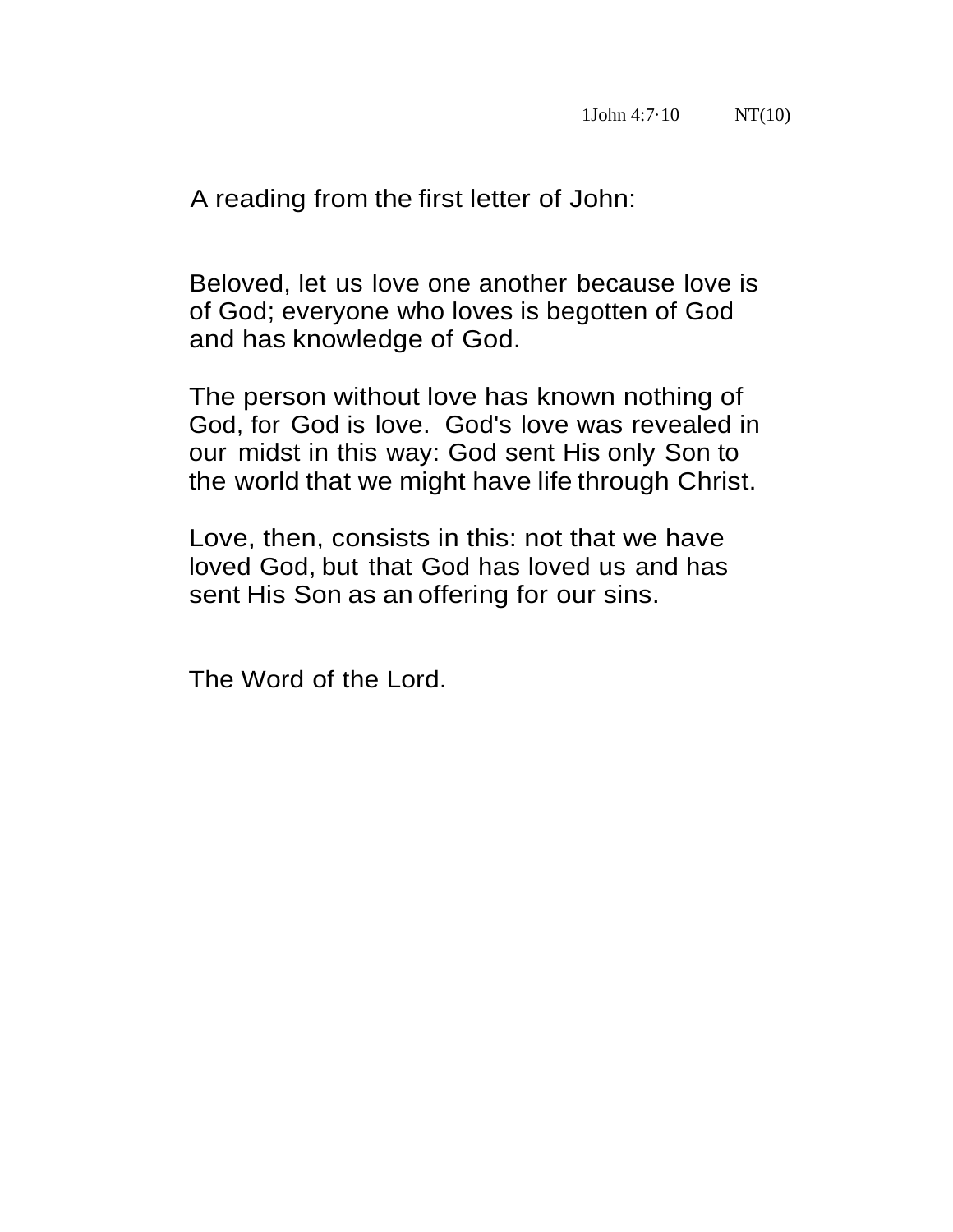## *The Gospel Reading*

*Please select one reading from the following selections.*

*Appropriate selections are the Gospel reading are noted with "Gospel" at the top right comer of the reading.*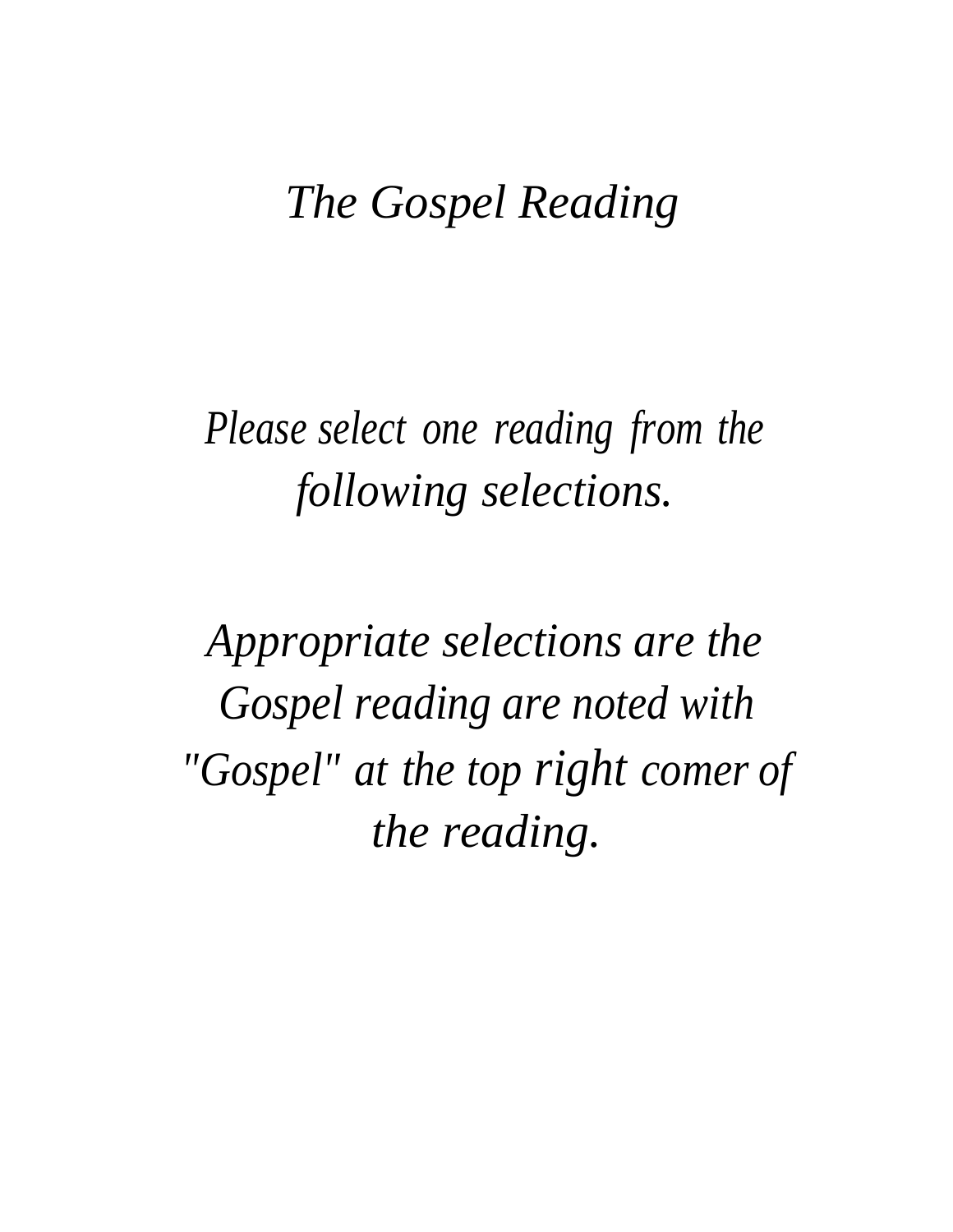"Come to me, all you who are weary and find life burdensome, and I will refresh you. Take my yoke upon your shoulders and learn from me, for I am gentle and humble of heart; Your soul will find rest, for my yoke is easy and my burden light."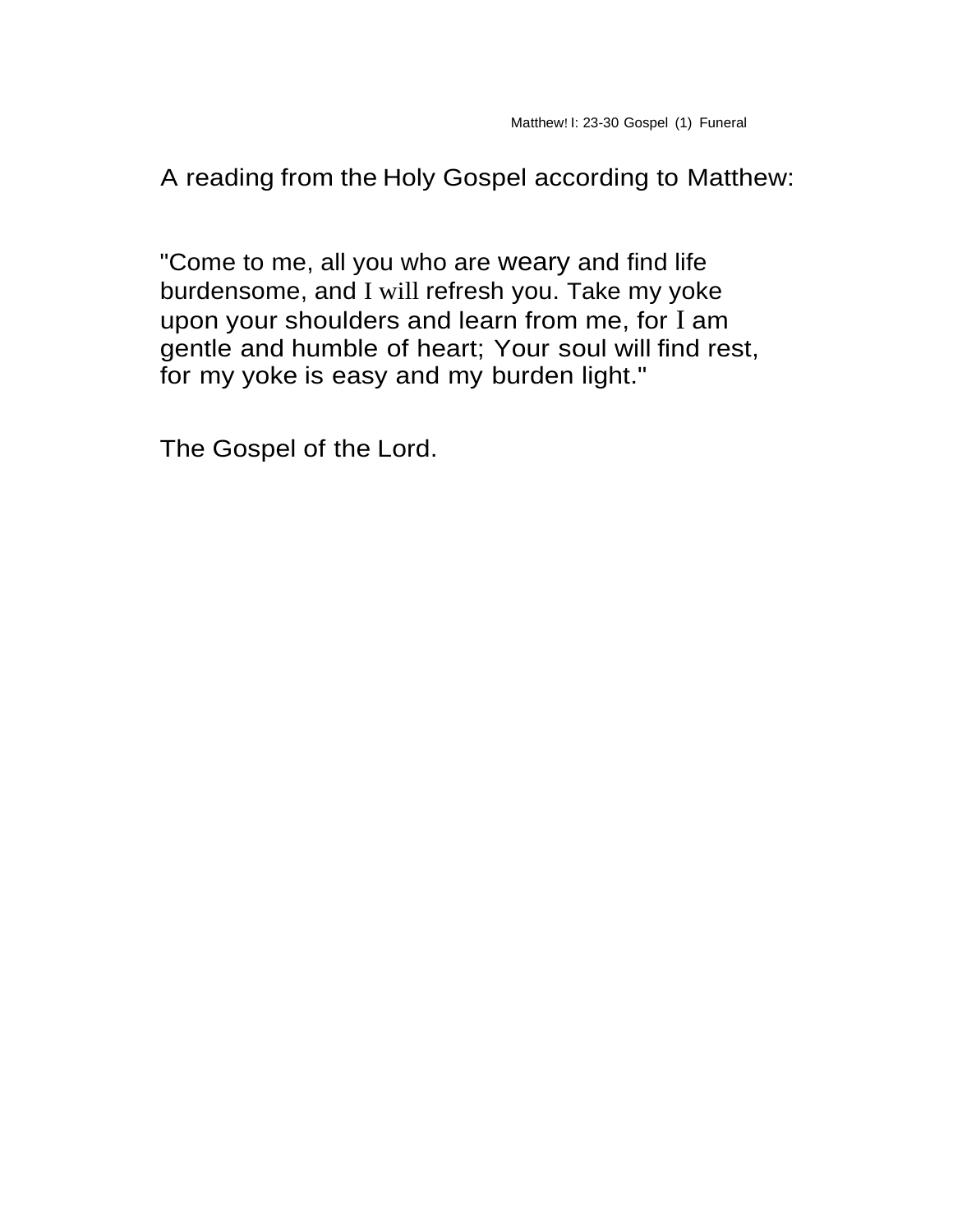Jesus said to the crowd:

"All that the Father gives me shall come to me; no one who comes will I ever reject, because it is not to do my own will that I have come down from heaven, but to do the will of the one who sent me. It is the will of the One who sent me that I should lose nothing of what has been given to me; rather, that I should raise it up on the last day. Indeed, this is the will of my Father, that everyone who looks upon the Son and also believes, shall have eternal life. That person I will raise up on the last day."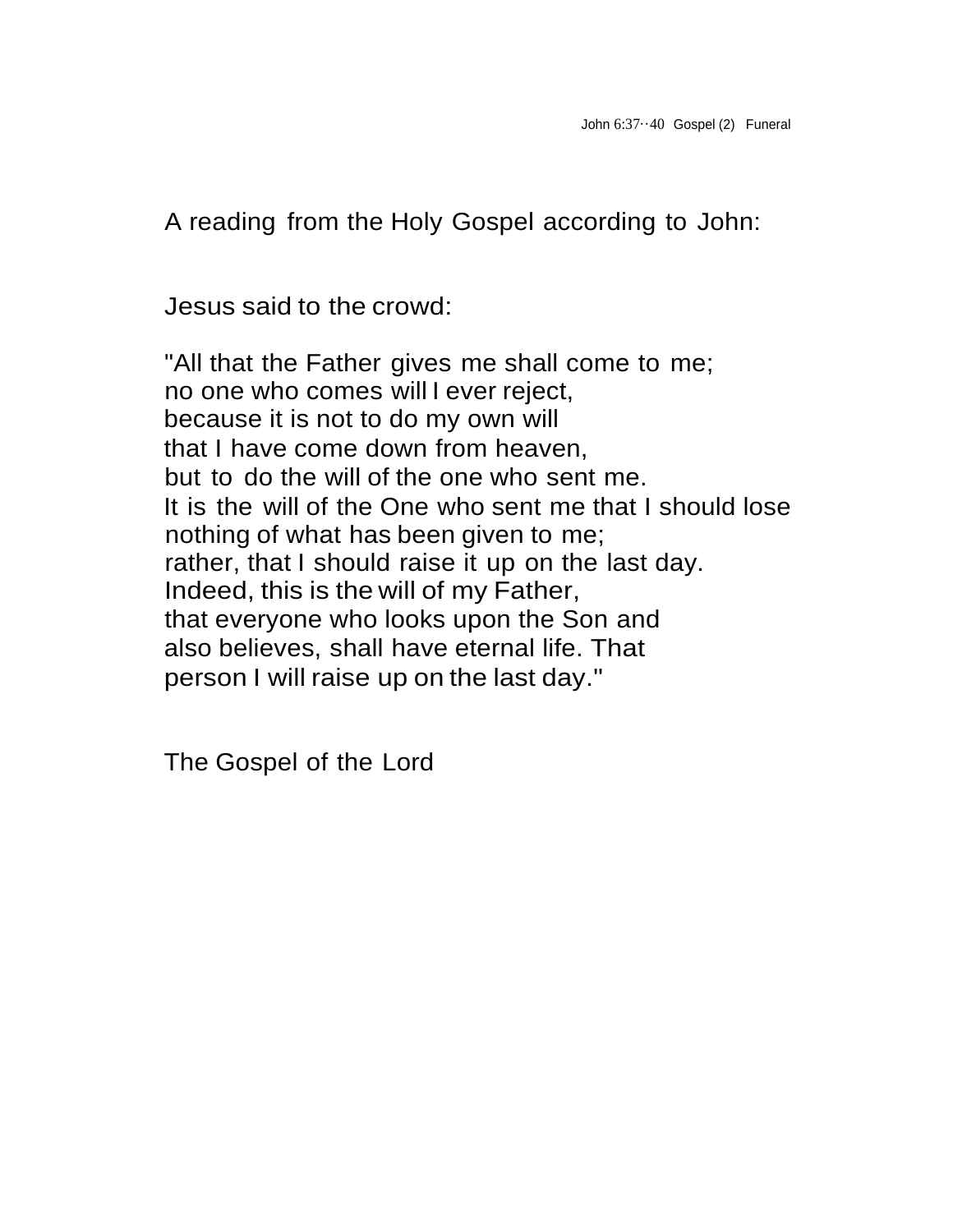Jesus said to the crowd:

"I myself am the living bread come down from heaven. If anyone eats this bread they shall live forever; the bread that I will give is my flesh, for the life of the world!'

At this the Jews quarreled among themselves, saying, "How can Jesus give us his flesh to eat?'' Thereupon Jesus said to them:

"Let me solemnly assure you, if you do not eat the flesh of the Son of Man and drink his blood, you have no life in you. The one who feeds on my flesh and drinks my blood has life eternal, and I will raise them up on the last day. For my flesh is real food and my blood real drink. The person who feeds on my flesh and drinks my blood remains in me, end I in them. Just as the Father who has life sent me and I have life because of the Father, so the person who feeds on me will have life because of me. This is the bread that came down from heaven. Unlike your ancestors who ate and died nonetheless, the person who feeds on this bread shall live forever.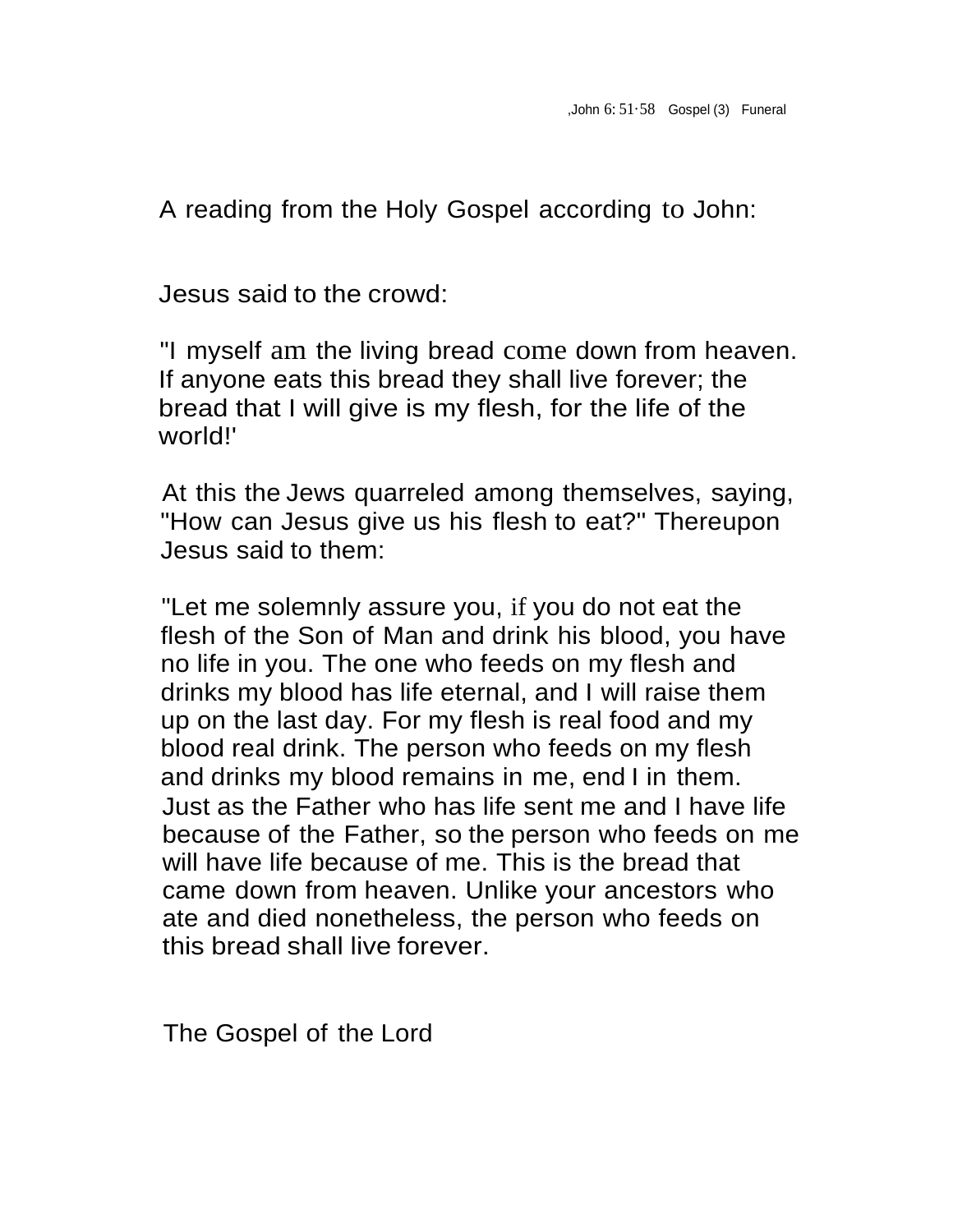When Jesus arrived at Bethany, he found that Lazarus had already been in the tomb tour days. The village was not far from Jerusalem, just under two miles, and many Jewish people had come out to console Martha and Mary over the loss of their brother. When Martha heard that Jesus was coming she went to meet him, while Mary sat at home.

Martha said to Jesus, "Lord, if you had been here, my brother would never have died. Even now, I am sure that God will give you whatever you ask.'' "Your brother will rise again." Jesus assured her. "I know he will rise again", Martha replied, ''in the resurrection on the last day."

Jesus told her:

"I am the resurrection and the life: whoever believes in me, even though they should die, will come to life; and whoever is alive and believes in me will never die. Do you believe this?"

"Yes, Lord," she replied. "I have come to believe that you are the Messiah, the Son of God; the one who is to come into the world."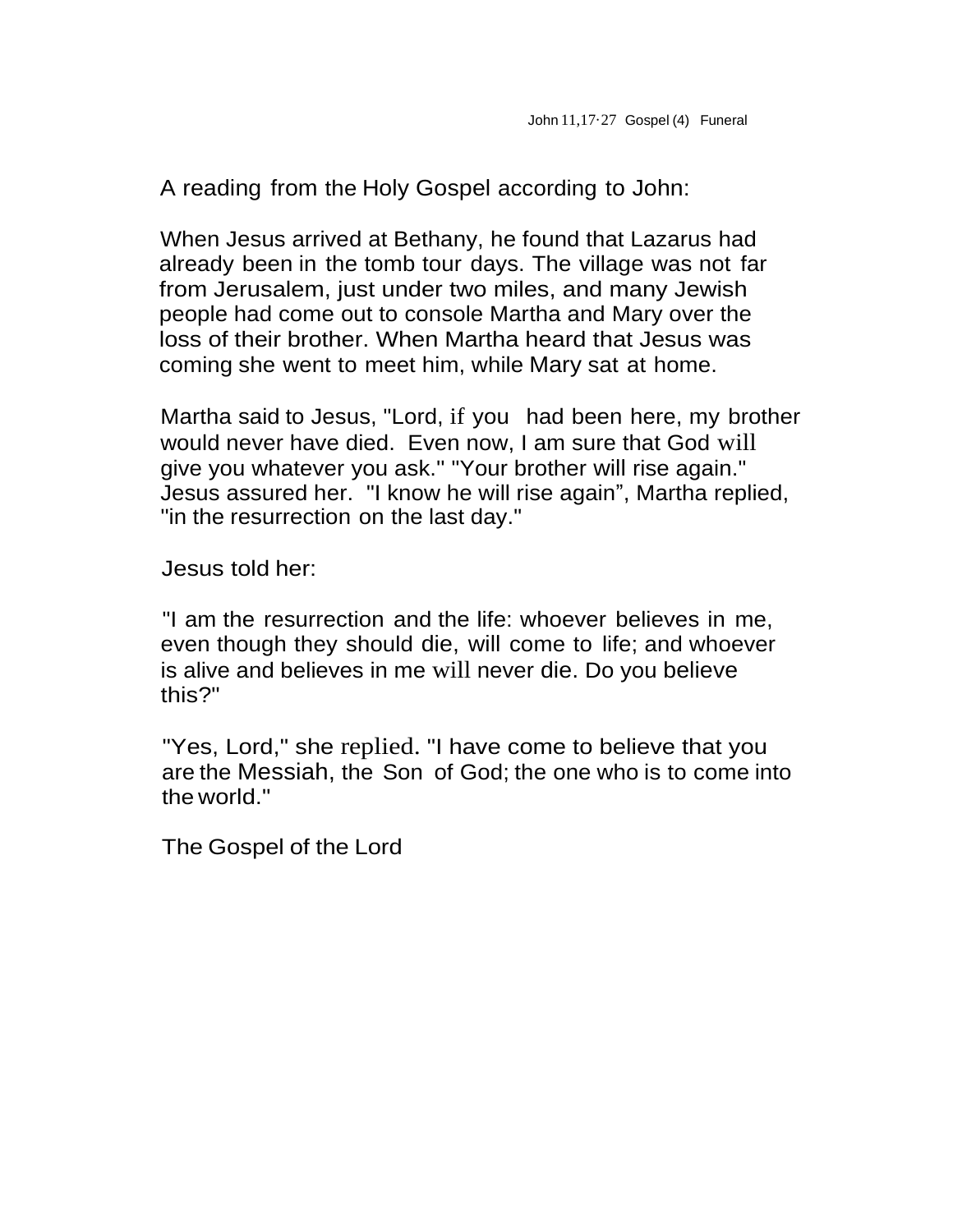Jesus said to his disciples:

"Do not let your hearts be troubled. Have faith in God and faith in me. In my Father's house there are many dwelling places; otherwise, how could I have told you that l was going to prepare a place for you? I am indeed going to prepare a place for you, and then I shall come back to take you with me, that where I am you also may be. You know the way that leads where I go."

"Lord," said Thomas, "we do not know where you are going.

How can we know the way?"

Jesus told him: "I am the way, and the truth, and the life; no one comes to the Father but through me." $_{_\|}$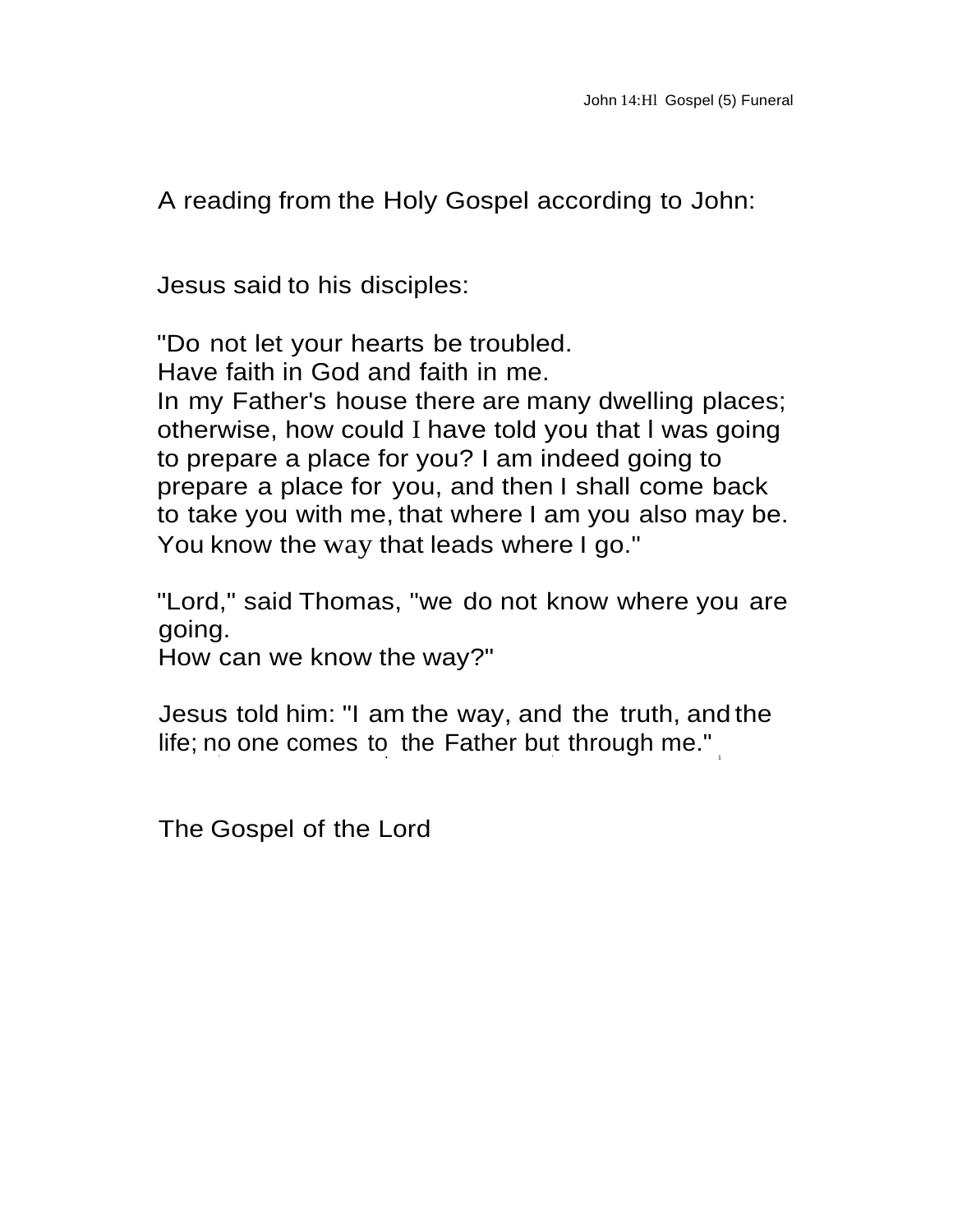"I will not leave you orphaned; I will come back to you. A little while now and the world will see me no more; but you will see me, because I live, and you will live."

"This much have I told you while I was still with you. The Paraclete, the Holy Spirit whom the Father will send in my name, will instruct you in everything and remind you of all that I told you. Peace is my farewell to you, my peace is my gift to you; I do not give it to you as the world gives peace. Do not let your hearts be troubled or afraid."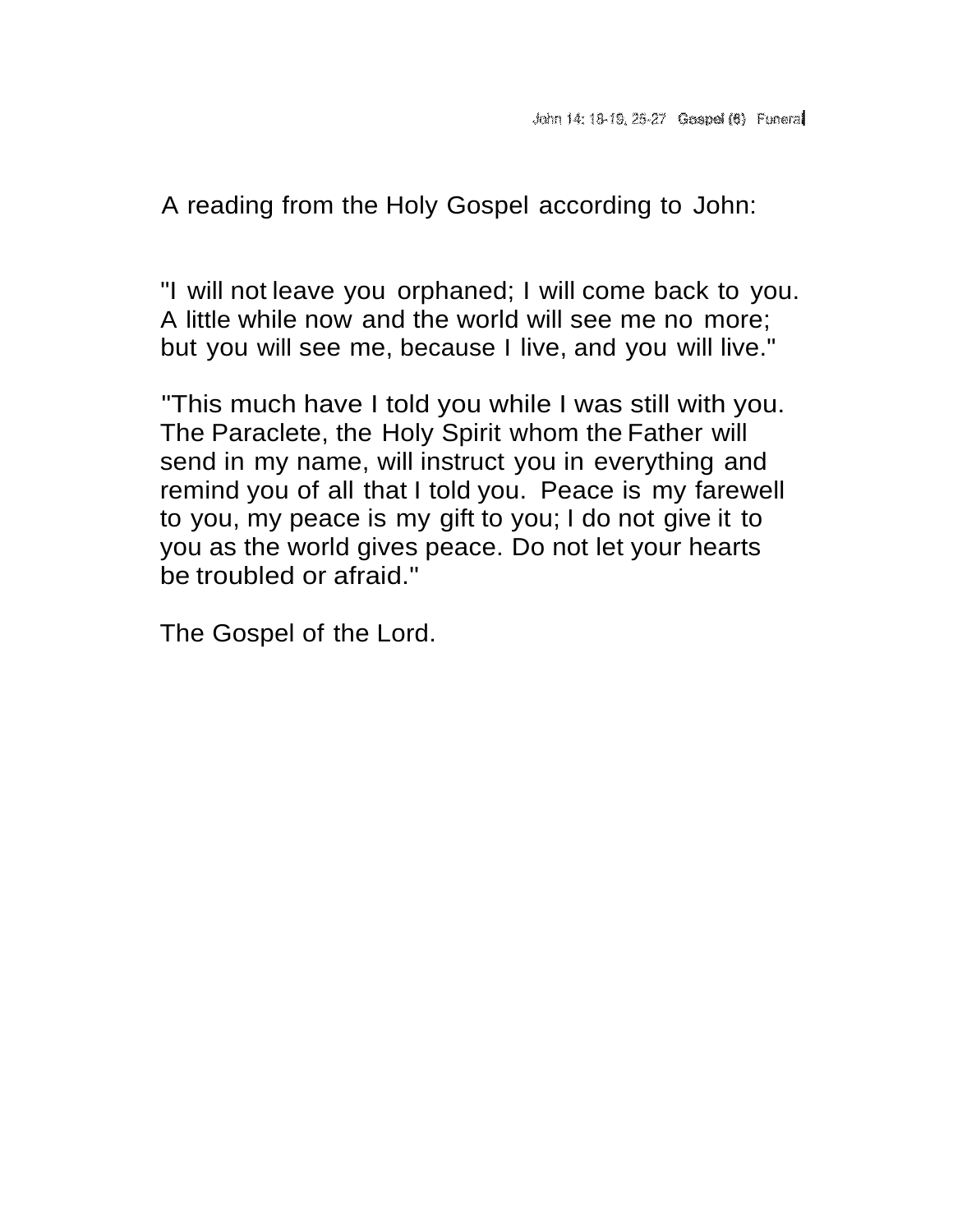As the Father loves me, so I also love you. Remain in my love. If you keep my commandments  $_1$  you will remain in my love, just as I have kept my Father's commandments and remain in His love.

I have told you this so that my joy might be in you and your joy might be complete. This is my commandment: love one another as I love you.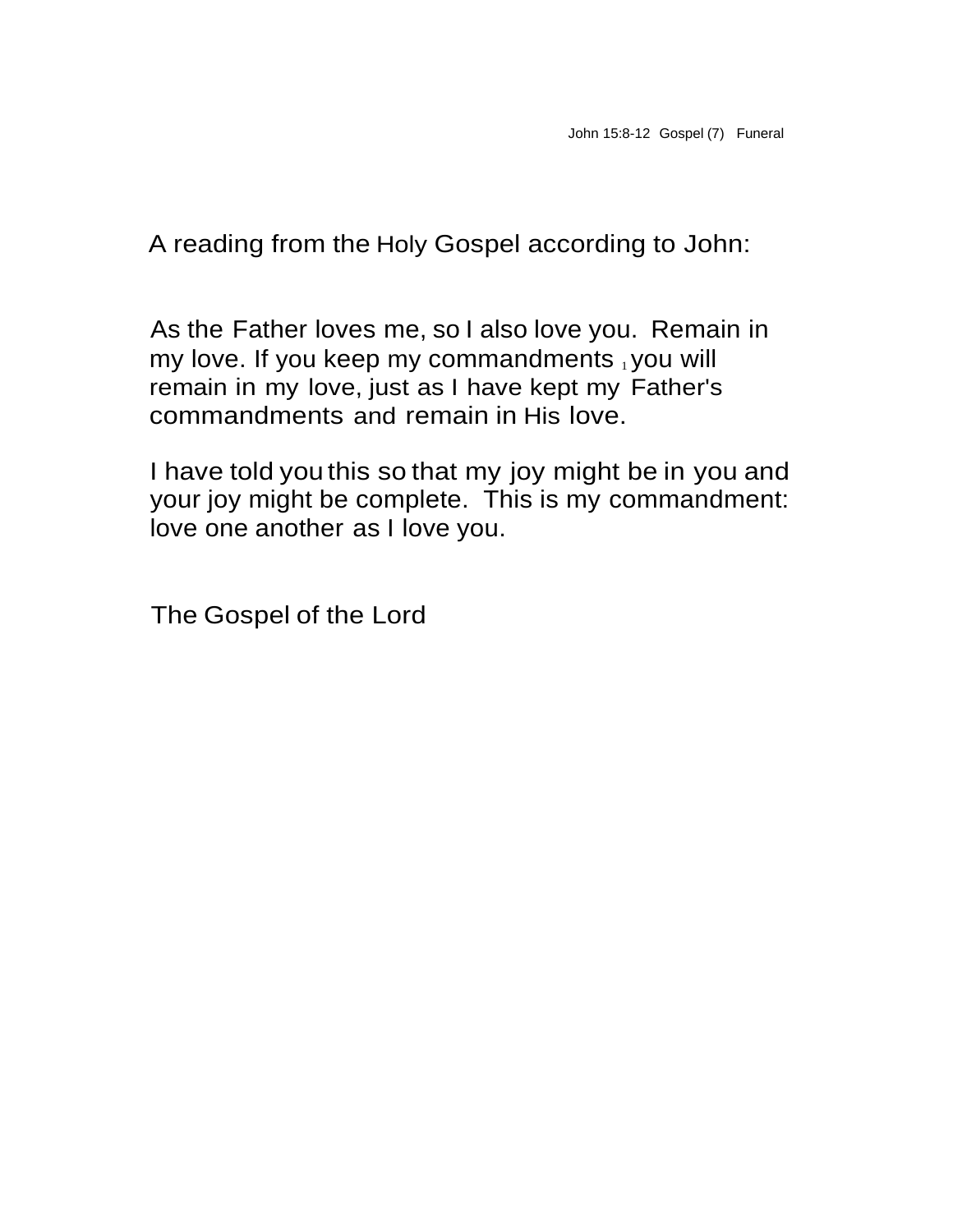"And people were bringing children to him that he might touch them, but the disciples rebuked them. When Jesus saw this he became indignant and said to them, "Let the children come to me; do not prevent them, for the kingdom of God belongs to such as these. Amen, I say to you<sub>1</sub> whoever does not accept the kingdom of God like a child will not enter it."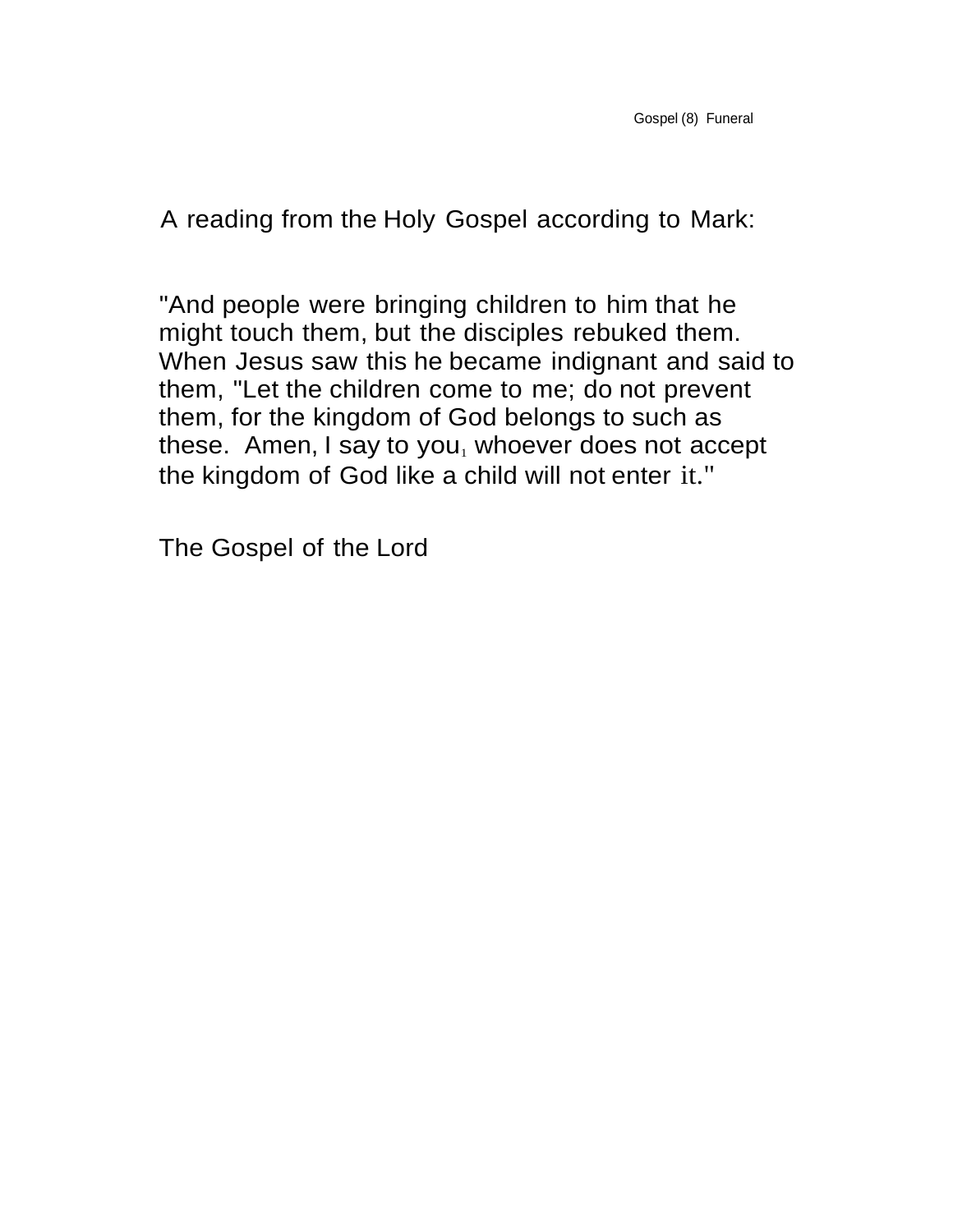Jesus said to those ·who were following him, "I came that you might have life, and have it abundantly. I am the good shepherd; I know mine, and mine know me, just as the Father knows me and I know the Father, and I will lay down my life for the sheep. My sheep hear my voice; I know them, and they follow me. I give them eternal life, and they shall never perish. No one can take them out of my hand."

> I i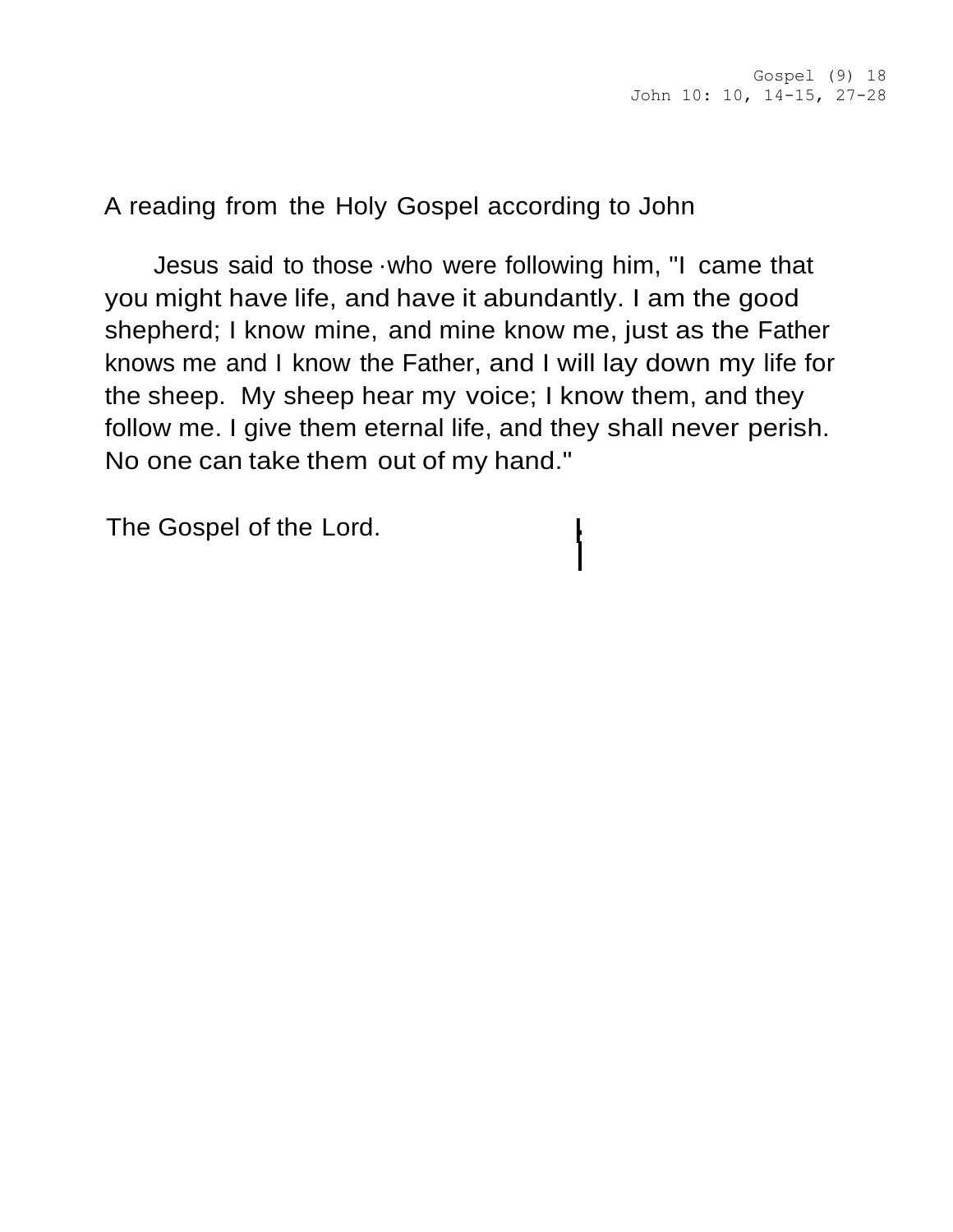Gospel 10 GOSPEL LUKE 15:1-7

A reading from the holy gospel according to Luke.

The tax collectors and sinners were all drawing near to listen to him, but the Pharisees and scribes began i:o complain, saying, "This man welcomes sinnersand eats with them." So to them he addressed this parable. "What man among you having a hundred sheep and losing one of them would not leave the ninety-nine in the dessert and go after the lost oneuntil he finds it? And when he does find it, he sets iton his shoulders with great joy and, upon his arrival hon1e, he calls together his friends and neighbors and says to the1n, 'Rejoice with me because I have found my lost sheep.' I tell you, in just the same waythere will be more joy in heaven over one sinner whorepents than over ninety-nine righteous people who have no need of repentance.

The gospel of Lord.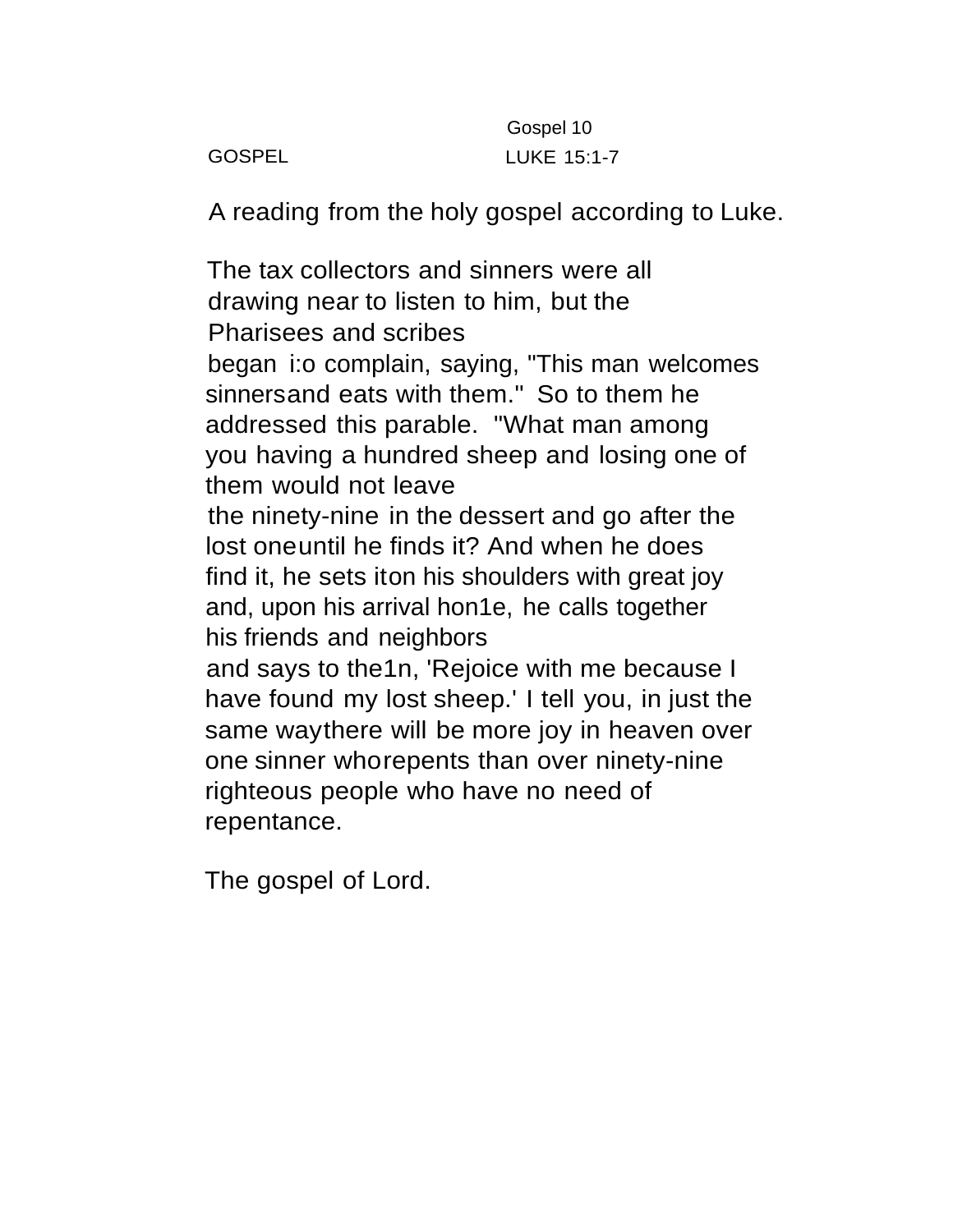### PETITIONS FOR FUNERAL

- 1. For those who struggle with illness or pain, for strength to endure their suffering and for relief of their pain.
- 2. For the sick, for strength and faith in their God.
- 3. For those who suffer hardships, for those who struggle with pain or illness, those who are burdened. May the gentle you of Christ bring them comfort
- 4. For those who are sick, especially those who are near death, for courage to endure whatever comes.

### 

- 5. For all those who care for the sick and dying, for blessing on their ministry.
- 6. In thankfulness for all those who lovingly cared for \_\_\_\_\_\_\_\_\_ especially during these final days, for these we ask God's blessings.
- 7. For those who care for the sick, for family and friends, for health care workers.
- 8. For those who care for the sick, for strength and courage as they give support to those in need

#### .

- 9. For all those who have died, for \_\_\_\_\_\_\_\_, may he/she and all those who have gone before him/her, be welcomed by open arms of Christ.
- 10. For all those who have died, especially for \_\_\_\_\_\_\_\_\_\_, in thanksgiving for the gift he/she has been to our lives, may \_\_\_\_\_\_\_\_\_ and all those before him/her be accepted back to God with open arms.
- 11. For all those who have died, we pray today especially for \_\_\_\_\_\_\_\_\_\_ and all those family members who have gone before us, may they be welcomed by the open arms of Chris.
- 12. For all those who have died; we pray today especially for \_\_\_\_\_\_\_\_\_, for all that he/she has been to us in this life, may his/her goodness bring him/her to fulfillment with our loving God.
- 13. For all those who have died, especially, \_\_\_\_\_\_\_\_\_ may he/she and all those before him/her be welcomed by the open arms of Christ, where this is no more pain or suffering.

### 

14. For  $\cdot$  is family who grieve his/her loss, and for those who could not be with us today.